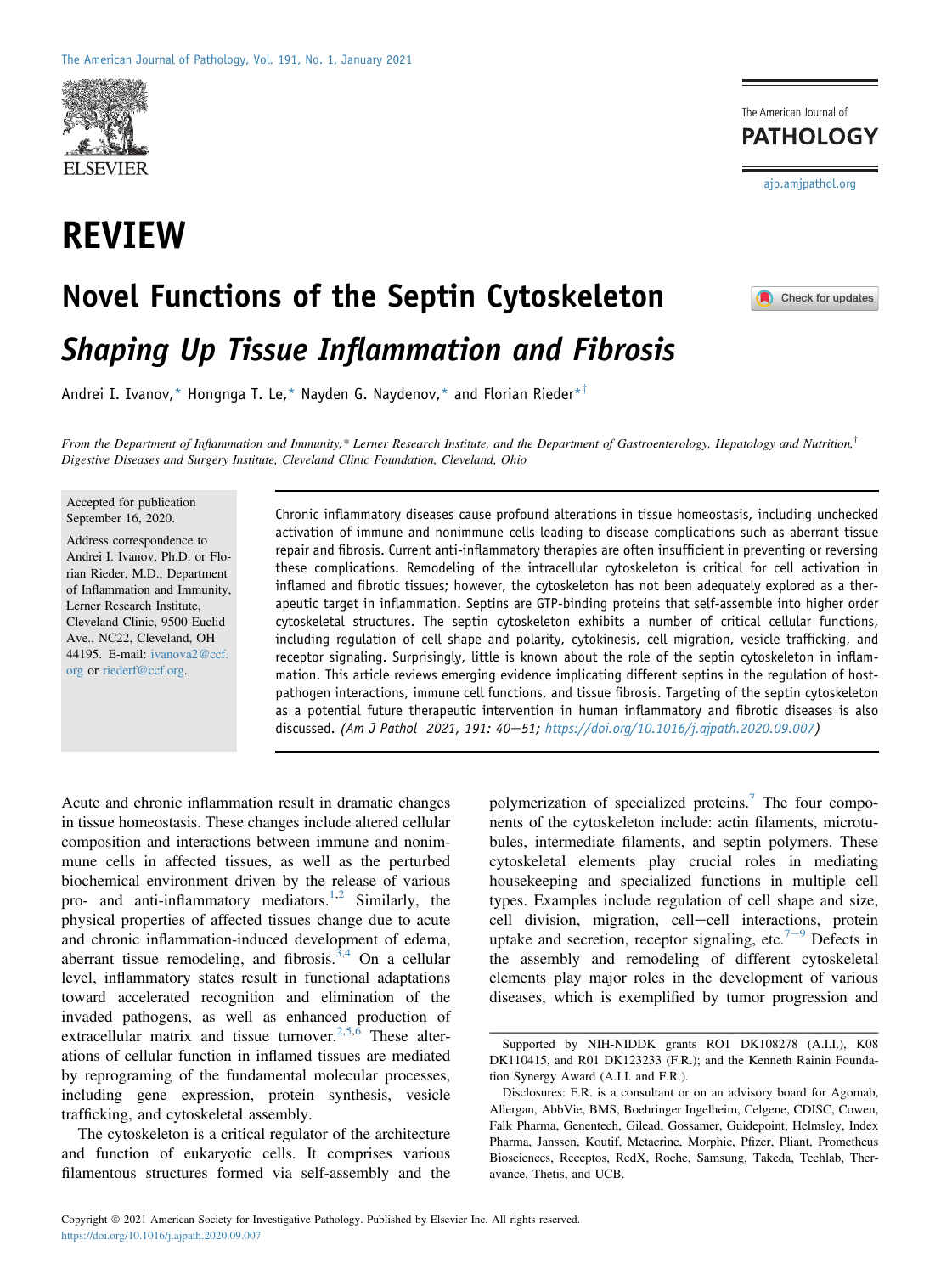metastasis.<sup>[7,](#page-8-6)[10,](#page-8-7)[11](#page-8-8)</sup> The cytoskeletal regulation of tissue inflammation has also been extensively investigated. For example, the actin cytoskeleton controls the inflammatory response by regulating activation of immune cells and permeability of epithelial and endothelial barriers.<sup>[12](#page-8-9)-[14](#page-8-9)</sup> Microtubules regulate pathogens sensing by inflammasomes,  $15$  assembly of the immune synapse,  $16$  and vascular leakage in the inflamed tissues.<sup>[17](#page-8-12)</sup> Finally, intermediate filaments have been implicated in glial cell activation during neural inflammation<sup>[18](#page-8-13)</sup> and development of inflammatory skin disorders.<sup>[19](#page-8-14)</sup> Although the roles of actin filaments, microtubules, and intermediate filament in tissue inflammation has attracted significant attention, the role of the fourth cytoskeletal element, the septin cytoskeleton, in modulating the inflammatory response remains poorly understood. This review addresses this knowledge gap by summarizing existing evidence for the involvement of the septin cytoskeleton in inflammation and tissue fibrosis and outlining possible mechanisms of such involvement.

## Diversity of the Septin Protein Family

Septins (SEPT) are small GTP-binding proteins abundantly expressed in all eukaryotic organisms except for higher plants. In mammals, there are 13 septin genes (SEPT1 to SEPT12 and SEPT14) and at least 11 pseudogenes, with extensive post-transcriptional alternative splicing in many septin genes. $20,21$  $20,21$  Existence of multiple members of the septin family (paralogs) along with expression of their differentially spliced isoforms gives rise to a complex array of different septin proteins playing either redundant or unique functional roles in different tissues. Bioinformatics analysis of the amino acid sequence homology separates mammalian septins into the following four groups named by their founding members: SEPT2 (SEPT1, -2, -4, and -5), SEPT3 (SEPT3, -9, and -12), SEPT6 (SEPT6, -8, -10, -11, and -14), and SEPT7 (SEPT7).<sup>[20](#page-8-15)</sup> All members of these groups share a GTP-binding domain flanked by an N-terminal polybasic domain and a C-terminal septin unique element.<sup>[22](#page-8-17)</sup> The groups diverge in their N-terminal extensions and C-terminal parts that contain different number of coiled-coil repeats.

Although septins are widely expressed in human tissues, some septin paralogs (SEPT2, -4, -7, -8, -9, and -10) appear to be ubiquitous, whereas others are enriched in specific tissues.<sup>[23](#page-8-18),[24](#page-8-19)</sup> For example, high expression of SEPT3, -4, -5, and -8 is observed in the central nervous system, SEPT1, -6, and -9 are enriched in hematopoietic cells, whereas SEPT12 is especially abundant in testes.<sup>[23,](#page-8-18)[24](#page-8-19)</sup> A recent correlative analysis indicated consistent co-expression of subsets of septin paralogs in various tissues. For example, SEPT3 and SEPT5 expression displays high correlation in different brain regions, whereas a subset of septins including SEPT2, -7, -10, and to a lesser extent, SEPT11, are consistently co-expressed in non-neural tissues. $^{24}$  $^{24}$  $^{24}$  It has been suggested

that septin family members with highly correlated tissue expression could be parts of the same protein complexes.

## Assembly and Interactions of Septin Proteins

One of the most characteristic features of septins is their ability to self-associate, forming nonpolar rod-like heterooligomers and higher-order polymeric structures. Although the existence of septin rod complexes is well-documented from yeasts to mammals, their exact molecular composition is a subject of continuous debates and revisions. $^{25}$  $^{25}$  $^{25}$  Thus, recent studies have challenged a decade-old model of the organization of mammalian septin oligomers by suggesting a novel subunit arrangement in the rod complexes. According to these studies, the simplest building block of the septin cytoskeleton is composed of either six or eight protein subunits. A typical hexamer and octamer have the following subunit order: SEPT2-SEPT6-SEPT7-SEPT7-SEPT6-SEPT2 and SEPT2-SEPT6-SEPT7-SEPT9-SEPT-9-SEPT7-SEPT6-SEPT2, respectively.<sup>25,[26](#page-8-21)</sup> Such oligomeric composition suggests that members of all four septin groups participate in the complex formation. Furthermore, according to the Kinoshita rule, members of the same septin group are interchangeable in the oligomers. For example, SEPT2 may be replaced by either SEPT4 or SEPT5, whereas SEPT9 may be replaced by either SEPT3 or SEPT12. This enables the assembly of functional septin complexes in different tissues that express distinct repertoires of septin genes. Based on this, SEPT7, the only member in its group, is predicted to be the most common and important component of the septin cytoskeleton. Indeed, several studies have demonstrated that loss of SEPT7 destabilizes other subunits of the septin oligomers and triggers their degradation.<sup>[27](#page-8-22)[,28](#page-8-23)</sup> The septin rod oligomers spontaneously collide to form short filaments that can further assemble by end-to-end joining or lateral interactions into bundles, rings, gauzes, and sheer-like structures [\(Figure 1](#page-2-0)).  $8,29$  $8,29$  It is noteworthy that the composition of septin oligomers is primarily based on the *in vitro* reconstitution studies that utilized purified recombinant septin proteins.<sup>[25](#page-8-20)[,26](#page-8-21)</sup> The composition of such oligomers could be much more complex in vivo. Septin complexes isolated from different mammalian cells belong to either the canonical hetero-oligomers (SEPT2, -6, -7, -9; SEPT3, -5, -7; or SEPT7, -9, -11), or have unusual subunit composition inconsistent with the canonical oligomerization (SEPT2, -5, -6, -7; SEPT4, -5, -8; SEPT2, -5, etc).<sup>[30](#page-8-26)</sup> It is also possible that the hetero-oligomerization is not an obligate mechanism of septin assembly and activity, and some septin family members can function as monomers or homo-oligomers. For example, loss of SEPT1, but not SEPT2, SEPT6, SEPT7, or SEPT9, has been shown to disrupt Golgi morphology in cervical cancer cells,  $31$  which selectively implicates SEPT1 in the regulation of Golgi integrity and trafficking. Furthermore, a specific SEPT4 splice isoform, SEPT4\_i2, alias apoptosis-related protein in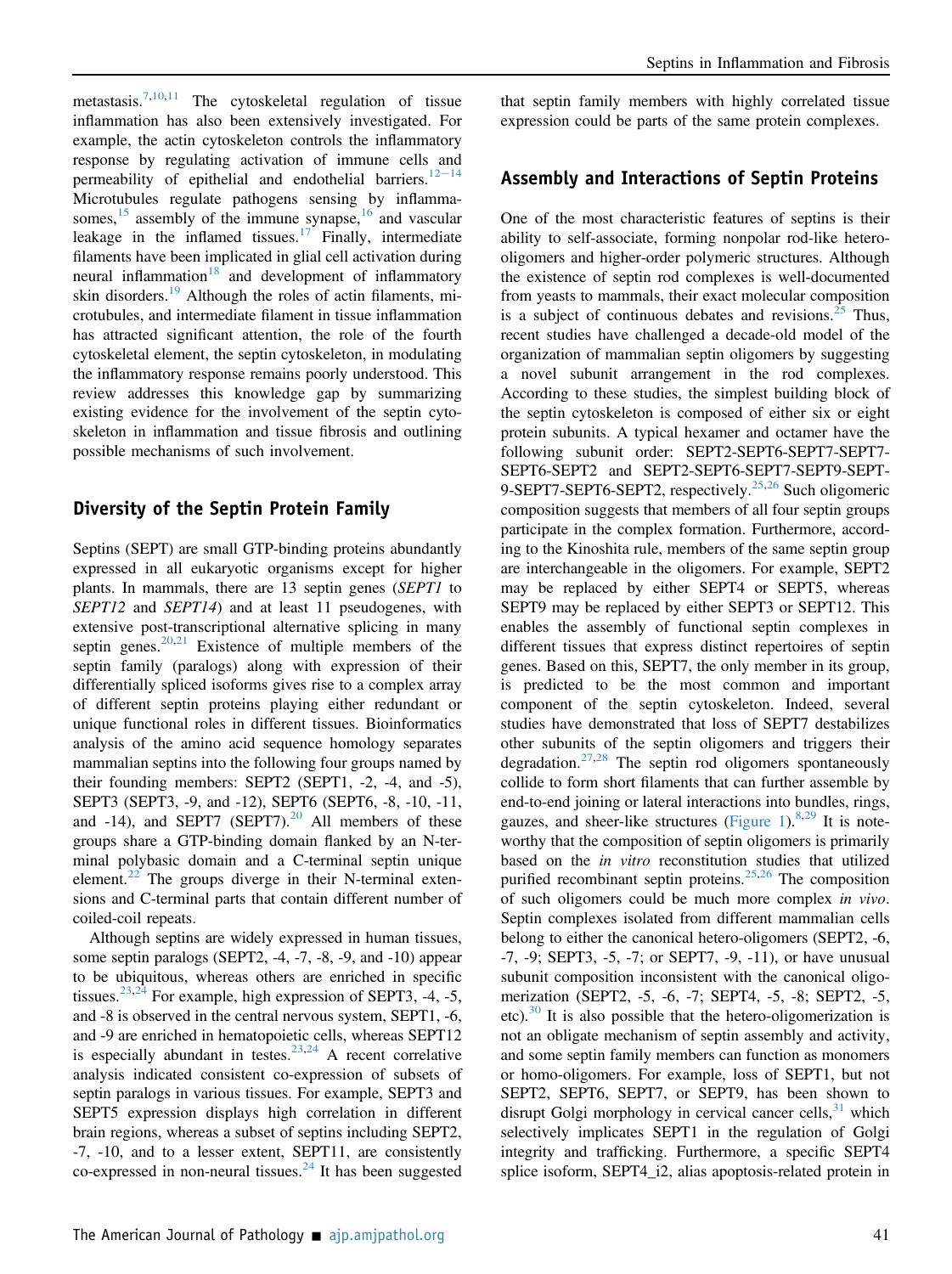<span id="page-2-0"></span>

Figure 1 Organization and cellular function of the septin cytoskeleton. The assembly of the septin cytoskeleton involves initial formation of hetero-oligomers with their subsequent polymerization into higher order structures. The most well-characterized functions of septin polymers include the regulation of cell division, migration, cell-cell adhesions, and intracellular vesicle trafficking.

the transforming growth factor (TGF)- $\beta$  signaling pathway (ARTS), was shown to selectively localize to mitochondria in kidney epithelial cells and regulate cell apoptosis. $32$  Such peculiar functional activity of SEPT4 may be linked to its ability to homo-oligomerize and form amyloid-like fila-ments in vitro.<sup>[33](#page-9-2)</sup> The unique cellular activities of certain septin paralogs and splice isoforms could add another level of complexity to the septin functions and regulation in different mammalian cells and tissues.

Importantly, a current paradigm considers the septin cytoskeleton as a universal molecular scaffold mediating the organization of other key cytoskeletal elements and their interactions with lipid membranes.  $8,29,30$  $8,29,30$  $8,29,30$  This puts the septin cytoskeleton into the center of cytoskeletal regulation. Several important molecular features of septin polymers enable such a scaffolding role. First, due to a slow rate of the GTP hydrolysis, septin filaments are more stable compared with actin filaments and microtubules. $34$  Hence, they can serve as templates and provide a structural memory for the assembly of more labile cytoskeletal elements. Second, septins are known to physically interact with and regulate the organization of actin filaments and microtubules.  $35,36$  $35,36$ Indeed, Drosophila SEPT1/SEPT2/SEPT7 and human SEPT2/SEPT6/SEPT7 complexes, as well as human SEPT9 cross-link actin filaments into long, curved bundles.  $37,38$  $37,38$ Furthermore, SEPT9 suppresses F-actin disassembly caused by the actin-depolymerizing protein cofilin.<sup>[39](#page-9-8)</sup> SEPT2 and SEPT9 are known to interact with a key actin motor, nonmuscle myosin II (NM II). $^{40,41}$  $^{40,41}$  $^{40,41}$  $^{40,41}$  Interestingly, such interactions have opposite effects on the NM II activity, with SEPT2 activating and SEPT9 inhibiting this motor protein. $39,41$  $39,41$  In addition to their association with actomyosin structures, septins also interact with microtubules.<sup>[36](#page-9-5)</sup> SEPT9\_i1 splice isoform directly binds to  $\beta$ -tubulin and induces microtubule bundling, $42$  whereas the SEPT2/6/7 complex preferentially associates with microtubule plus ends and modulates their dynamics.<sup>[43](#page-9-12)</sup> The functional relevance of these septin-microtubule interactions was highlighted by the findings that either SEPT2, or SEPT7 depletion disrupts different microtubule populations in polarized and migrating epithelial cells. $44,45$  $44,45$  It should be noted that the ability of septins to form multiprotein complexes is not limited to their oligomerization and interactions with actin filaments and microtubules. Published interactomes of different septin family members show a large variety of additional binding partners that include actin-binding proteins, regulators of vesicle trafficking, and signaling molecules such as kinases, phosphatases, and small GTPases. $40,46$  $40,46$  However, functional significance of the majority of these interactions remains to be established.

Another key molecular feature of the septin oligomers is their affinity to lipid membranes. Mammalian septins preferentially bind to phosphoinositides on different cellular membranes. $47,48$  $47,48$  Such binding could be essential for the annealing of short septin oligomers and assembly of higher order polymeric structures.<sup>[49](#page-9-18)</sup> Interestingly, septins have been identified among the very few eukaryotic proteins that can sense a micron-scale membrane curvature.<sup>[50](#page-9-19)-[52](#page-9-19)</sup> Because of this, septin polymers preferentially assemble at the curvature-associated cellular structures such as cytokinetic furrows, bases of dendritic spines in neurons, branches in filamentous fungi, and intracellular lipid droplets. $47,51,52$  $47,51,52$  $47,51,52$  Septin-membrane interactions not only promote assembly of higher-order septin cytoskeletal structures, but also significantly affect the membrane organization. For example, septin binding can induce membrane deformation, thereby controlling the shape of cellular organelles and vesicles. $48,50$  $48,50$  Furthermore, membrane-associated septin polymers create physical barriers for the lateral diffusion of lipids and transmembrane proteins, enabling formation of distinct membrane compartments. $53$  Finally, due to their dual affinity to membrane lipids and other cytoskeletal elements, septins physically link cellular membranes to actin filaments and microtubules, thereby creating a higher order cellular architecture.

### Cellular Functions of the Septin Cytoskeleton

Given the unique ability of septins to engage in multiple interactions at different cellular compartments, it is not surprising that the septin cytoskeleton has been implicated in the regulation of a variety of cellular functions ([Figure 1](#page-2-0)). Because cellular roles of septins have been described in several excellent reviews,<sup>[29](#page-8-25)[,30](#page-8-26)</sup> this review briefly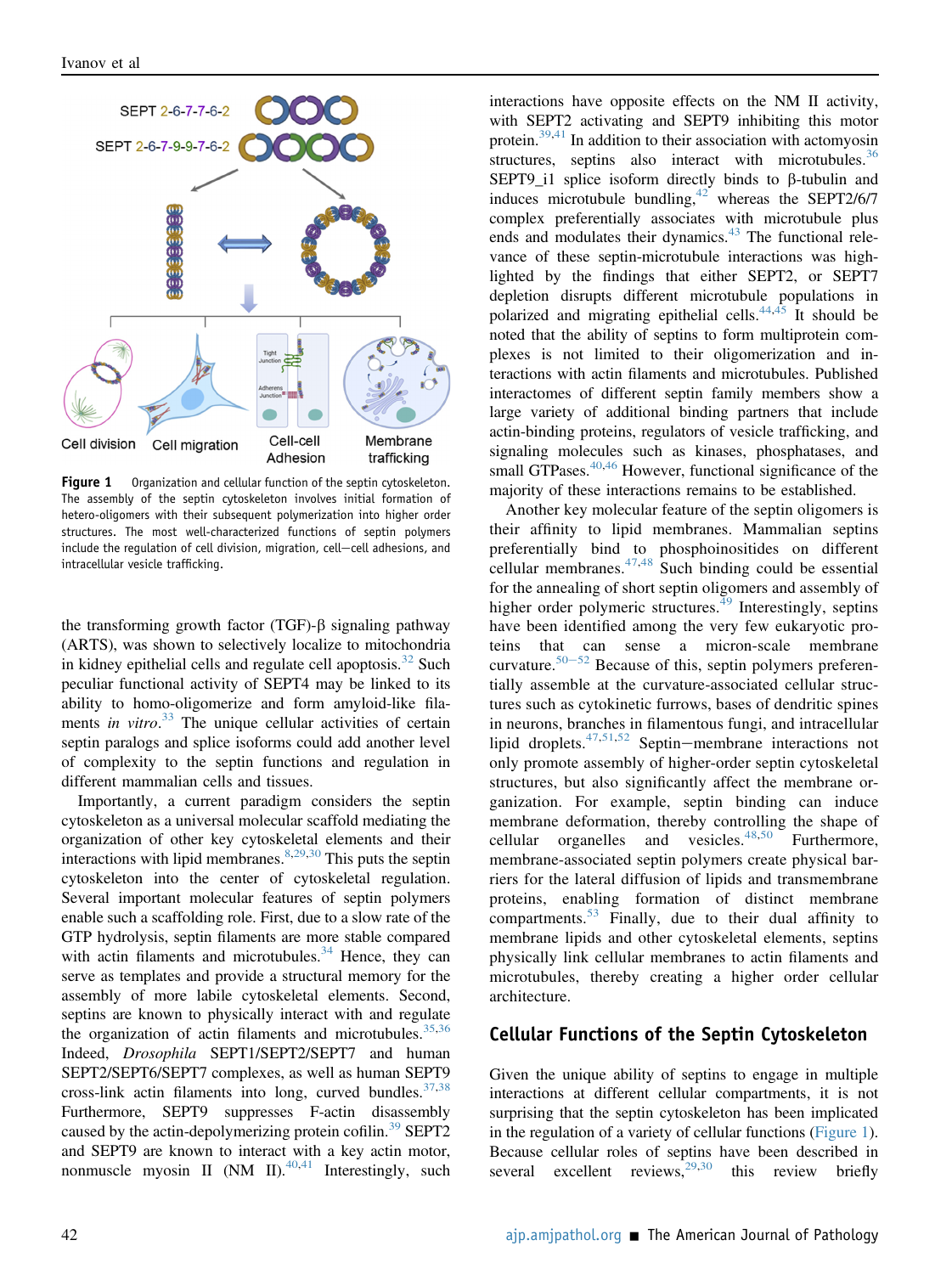summarizes their role in tissue inflammation and fibrosis. However, the canonical activity of the septin cytoskeleton in regulating cell division, also essential for septin functions in inflamed tissues has been extensively reviewed elsewhere and not discussed here.<sup>[29,](#page-8-25)[30](#page-8-26)</sup>

## Intracellular Vesicular Trafficking

The prominent lipid-binding ability of septins allows them to act as important regulators of intracellular vesicle trafficking. At the plasma membrane, SEPT2 participates in the formation of macropinosomes that mediate bulk uptake of the surrounding liquids.<sup>[54](#page-9-23)</sup> SEPT2, SEPT6, and SEPT7 are essential for the intracellular trafficking of internalized liquid cargo by regulating its transit from early to late endosomes and delivery to lysosomes.<sup>[54,](#page-9-23)[55](#page-9-24)</sup> A different line of evidence has implicated mammalian septins in the control of internalization and intracellular fate of plasma membrane receptors, most notably mem-bers of the epidermal growth factor receptor family.<sup>[56](#page-9-25)[,57](#page-9-26)</sup> Specifically, binding with SEPT2 or SEPT9 stabilizes these receptors at the plasma membrane and attenuates their ubiquitination and degradation. Modulation of endocytosis and endosomal transit of the internalized molecules represents only one aspect of septin-dependent regulation of vesicle trafficking. In addition, septins are important for the formation of Golgi-derived vesicles and regulation of both constitutive and stimulated protein exocytosis. $48,58$  $48,58$  The diverse septin-dependent trafficking events indicate that the septin cytoskeleton may play important roles in regulating receptor signaling on the plasma membrane, controlling transmembrane fluxes of ions and metabolites, and regulating protein secretion. The ability of septins to control multiple steps of vesicle trafficking underlies the important functions of the septin cytoskeleton in regulating host-pathogen interactions and deposition of the extracellular matrix in fibrotic tissues as discussed below.

## Cell Migration and Matrix Adhesion

Another important function of the septin cytoskeleton involves regulation of cell migration. Several studies demonstrate that loss of SEPT2, SEPT7, and SEPT9 consistently attenuates wound healing in cultured epithelial and cancer cell monolayers, as well as in Xenopus embryo. $37,45,59,60$  $37,45,59,60$  $37,45,59,60$  $37,45,59,60$  $37,45,59,60$  The observed promigratory activity of the septin cytoskeleton may be mediated by different mechanisms such as control of cortical microtubule assembly at the migrating cell edge, $45$  formation of basal actin-based stress fibers, $37$  stabilization of focal adhesions,  $37,59$  $37,59$  and activation of mitogen-activated protein (MAP) kinase signaling.<sup>[60](#page-9-29)</sup> Interestingly, SEPT2 and SEPT9 are not only essential for focal adhesion maturation, but also regulate the assembly of other adhesion structures (such as podosomes), that mediate matrix degradation.  $61,62$  $61,62$  As discussed below, septin-dependent regulation of cell migration could be an important contributor to leukocyte infiltration in the inflamed tissues.

## Regulation of Cellular Signaling

In addition to interacting with other cytoskeletal structures, septins participate in additional protein-protein interactions, thereby regulating different intracellular signaling pathways. Thus, the plasma membrane-endoplasmic reticulum contact sites are important places for the septin activity in mammalian cancer cells and *Drosophila* neurons, where SEPT2, SEPT4, SEPT5, and SEPT7 control assembly of STIM1-ORAI1 calcium channels and regulate store-operated calcium entry. $63,64$  $63,64$ SEPT4 has recently been identified as a novel regulator of a signal transducer and activator of transcription (STAT) 3 activity in vascular smooth muscle cells.<sup>[65](#page-9-34)</sup> SEPT4 binds to STAT3 and promotes its interaction with SIRT1 deacetylase, which results in inhibition of STAT3-mediated signaling.<sup>[65](#page-9-34)</sup> In contrast to STAT3 inhibition, septin binding may promote MAP kinase-dependent signaling, as supported by the direct interaction of the SEPT9 v1 isoform with c-Jun N-terminal kinase (JNK) in human mammary epithelial cells, protecting it from degradation and increasing kinase activity.<sup>[66](#page-9-35)</sup> This results in a marked enhancement of JNK-dependent gene expression. Similarly, the protective effects of septin binding have significant functional consequences for hypoxia-inducible factor-1 (HIF-1) signaling. SEPT9\_v1 is an important binding partner for HIF-1 $\alpha$  in human cancer cell lines.<sup>[67](#page-10-0)[,68](#page-10-1)</sup> This interaction protects HIF-1a protein from ubiquitination and degradation under normoxic and hypoxic conditions and markedly enhances its transcriptional activity.<sup>[68](#page-10-1)</sup> The septindependent regulation of STAT3, JNK, and HIF-1 $\alpha$  signaling could be particularly important during mucosal inflammation where these signaling events are markedly up-regulated by proinflammatory cytokines and tissue hypoxia.<sup>[5,](#page-8-4)[69](#page-10-2)</sup>

## Septin-Dependent Regulation of Inflammation and Tissue Fibrosis

Since the discovery of the first septins in yeast cells more than 30 years ago, these proteins have been extensively studied by cell and developmental biologists. Recently, it became clear that abnormal organization and regulation of the septin cytoskeleton may contribute to the pathophysiology of different human diseases. The main focus in these studies is on understanding the roles of septin dysfunction in the development of neurodegenerative diseases and cancer.[10,](#page-8-7)[70](#page-10-3)[,71](#page-10-4) Although several lines of evidence strongly suggest roles of septins in inflammatory disorders, very little is known about the specfics of those roles. The most plausible functions of the septin cytoskeleton during tissue inflammation are discussed below. They involve regulation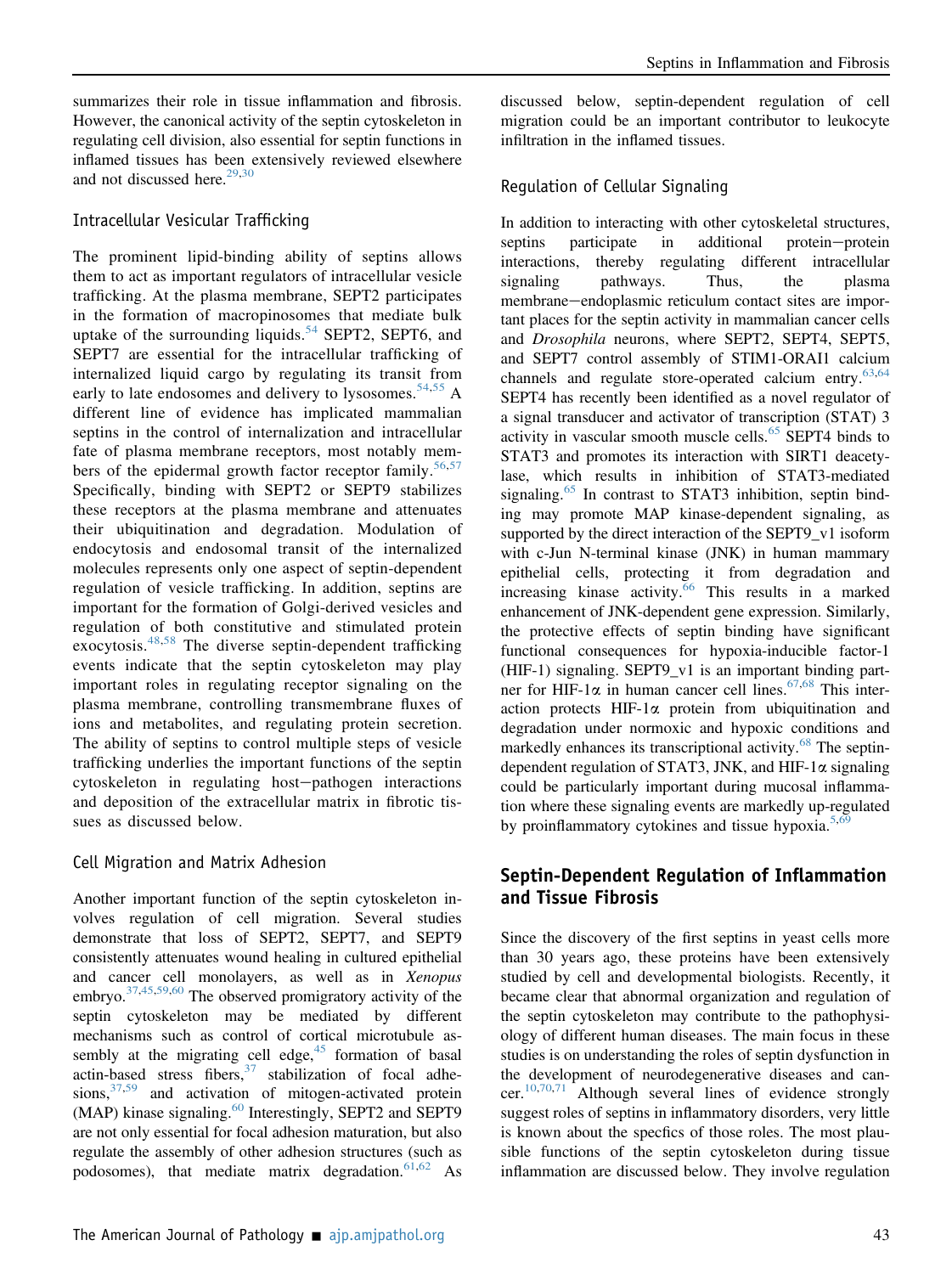of pathogen uptake, control of immune cell infiltration and activity, regulation of tissue barrier permeability, and contribution to tissue fibrosis. A summary of these functions can be found in [Table 1](#page-4-0) and [Figure 2.](#page-5-0)

## Host-Pathogen Interactions

Septin-dependent regulation of host-pathogen interactions have been initially alluded to by a study that identified

<span id="page-4-0"></span>

|  | Table 1 Functional Effects of Targeting Different Septins on Experimental Infection, Inflammation, and Fibrosis Models |  |  |  |  |  |
|--|------------------------------------------------------------------------------------------------------------------------|--|--|--|--|--|
|--|------------------------------------------------------------------------------------------------------------------------|--|--|--|--|--|

|                            | Interference with the                                                                                  |                                                            |                                                                                                 |           |  |  |
|----------------------------|--------------------------------------------------------------------------------------------------------|------------------------------------------------------------|-------------------------------------------------------------------------------------------------|-----------|--|--|
|                            | septin                                                                                                 |                                                            | Effects of the septin cytoskeleton                                                              |           |  |  |
| Septin paralog             | cytoskeleton                                                                                           | Experimental system                                        | perturbation                                                                                    | Reference |  |  |
| Host-pathogen interactions |                                                                                                        |                                                            |                                                                                                 |           |  |  |
| SEPT <sub>2</sub>          | siRNA-mediated<br>knockdown                                                                            | HeLa cervical epithelial cells,<br>JEG-3 trophoblast cells | Inhibited Listeria and Shigella invasion                                                        | 72        |  |  |
| SEPT2, SEPT7,<br>SEPT9     | siRNA-mediated<br>knockdown                                                                            | HeLa cells                                                 | Inhibited Salmonella invasion                                                                   | 73        |  |  |
| SEPT7                      | siRNA-mediated<br>knockdown                                                                            | Human endothelial cells                                    | Inhibited Candida endocytosis                                                                   | 74        |  |  |
| SEPT9                      | siRNA-mediated<br>knockdown                                                                            | HeLa cells                                                 | Inhibited enteropathogenic Escherichia<br>coli attachment                                       | 75        |  |  |
| SEPT2, SEPT7               | siRNA-mediated<br>knockdown                                                                            | HeLa cells                                                 | Increased survival and proliferation of<br>intracellular Shigella                               | 76,77     |  |  |
| SEPT2, SEPT7,<br>SEPT9     | siRNA-mediated<br>knockdown                                                                            | HeLa cells                                                 | Inhibited Chlamydia extrusion by host<br>cells                                                  | 78        |  |  |
| SEPT7                      | siRNA-mediated<br>knockdown                                                                            | A549 lung epithelial cells                                 | Accelerated vaccinia virus release from<br>host cells                                           | 79        |  |  |
| SEPT9                      | siRNA-mediated<br>knockdown                                                                            | Huh7 liver epithelial cells                                | Inhibited hepatitis C virus (HCV)<br>replication                                                | 47        |  |  |
| SEPT7                      | Morpholino-mediated<br>knockdown                                                                       | Zebrafish larvae                                           | Increased susceptibility to Shigella<br>infection                                               | 80        |  |  |
|                            | Immune cell development and tissue barrier integrity                                                   |                                                            |                                                                                                 |           |  |  |
| SEPT <sub>2</sub>          | small harpin (sh)RNA-<br>mediated knockdown                                                            | HeLa cells, RAW264.7<br>macrophages                        | Inhibited Fc receptor-mediated<br>phagocytosis                                                  | 81        |  |  |
| SEPT7                      | shRNA-mediated<br>knockdown                                                                            | D10.G4 T-cell line                                         | Decreased spontaneous crawling<br>velocity. Increased transmigration<br>through porous membrane | 82        |  |  |
| SEPT7                      | T-cell-specific knockout                                                                               | Mice                                                       | Declines T-cell population in vivo.<br>Inhibited proliferation of stimulated<br>T cells         | 83        |  |  |
| SEPT9                      | T-cell-specific knockout                                                                               | Mice                                                       | Decreased mature T-cell number in vivo                                                          | 84        |  |  |
| SEPT2                      | shRNA-mediated<br>knockdown                                                                            | Primary human bronchial<br>epithelial cells                | Increased epithelial permeability                                                               | 85        |  |  |
| SEPT7                      | Clustered regularly<br>interspaced short<br>palindromic repeats<br>(CRISPR)-Cas9<br>-mediated knockout | HT-29 human colonic epithelial<br>cells                    | Increased epithelial permeability                                                               | 28        |  |  |
| SEPT <sub>2</sub>          | shRNA-mediated<br>knockdown                                                                            | Primary human endothelial cells                            | Increased endothelial permeability.<br>Accelerated leukocyte transmigration                     | 86        |  |  |
| SEPT2                      | siRNA-mediated<br>knockdown                                                                            | Primary human endothelial cells                            | Exaggeration of thrombin-induced<br>barrier breakdown                                           | 87        |  |  |
| Tissue fibrosis            |                                                                                                        |                                                            |                                                                                                 |           |  |  |
| SEPT4                      | Whole-body knockout                                                                                    | Mice                                                       | More severe liver fibrosis in 3 in vivo<br>models                                               | 88        |  |  |
| SEPT4                      | Adenovirus-mediated<br>overexpression                                                                  | Mice                                                       | Suppression of Schistosoma-induced<br>liver fibrosis                                            | 89        |  |  |
| SEPT6                      | shRNA-mediated<br>knockdown                                                                            | Mice                                                       | Suppression of thioacetamide-induced<br>liver fibrosis                                          | 90        |  |  |
| SEPT8                      | Whole-body knockout                                                                                    | Mice                                                       | No effect on the unilateral ureteral<br>obstruction model of kidney fibrosis                    | 91        |  |  |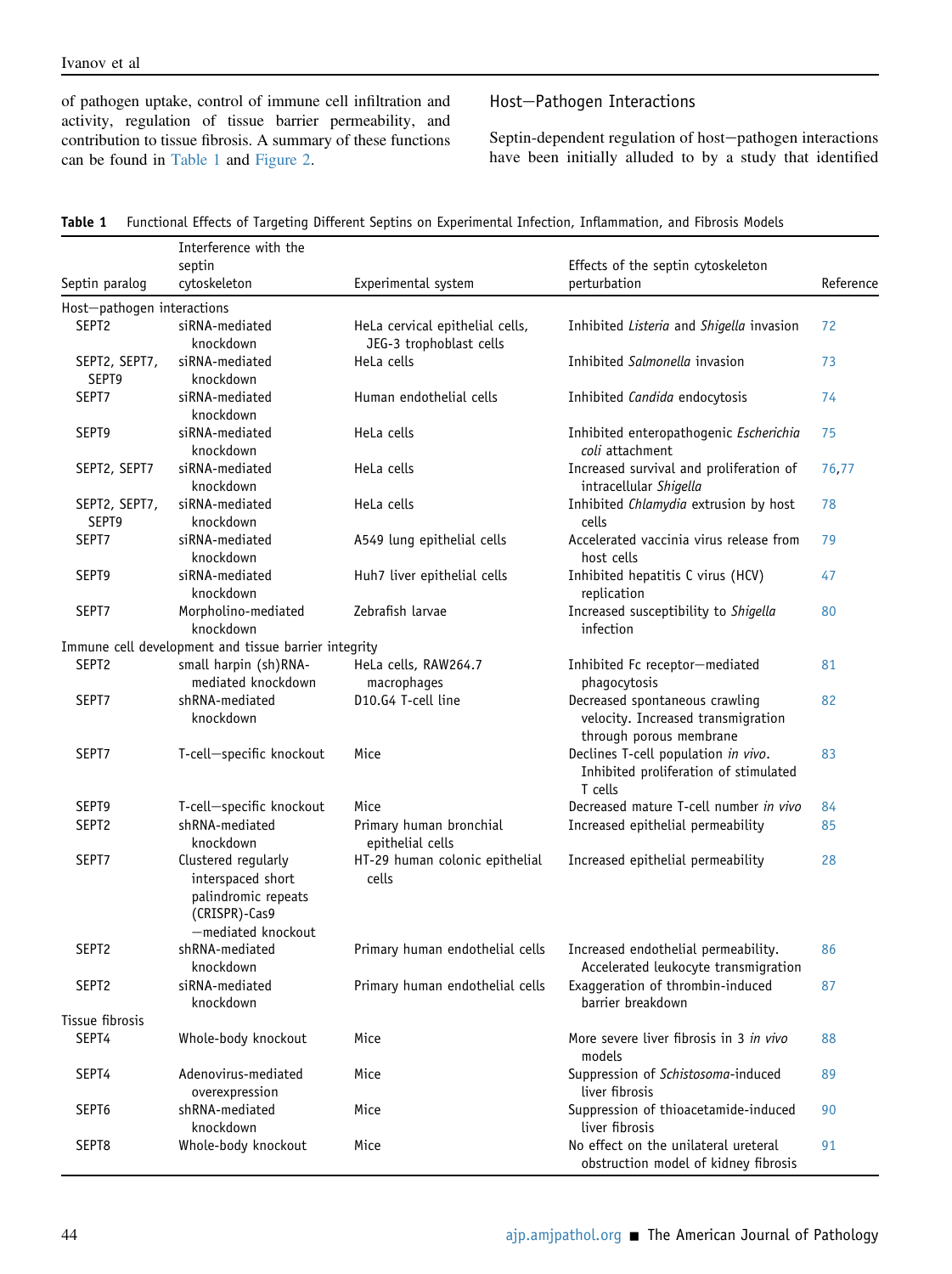<span id="page-5-0"></span>

Figure 2 Mechanisms of regulation of inflammation and fibrosis through septins. This figure depicts the known or proposed impact of septins on: TGF- $\beta$  and MAP kinase signaling (1); pathogen invasion, processing, and dissemination (2); exocytosis and assembly of extracellular matrix proteins (3); and immune cell migration (4). SEPT, septin; TGF-ß, transforming growth factor- $\beta$ .

SEPT9 as a major protein enriched in phagosomes responsible for the cellular entry of Listeria mono-cytogenes.<sup>[92](#page-10-25)</sup> Subsequent studies showed crucial regulatory roles of the septin cytoskeleton during infection of cultured mammalian cells with different bacterial, fungal, or viral pathogens.  $8,93$  $8,93$  Interestingly, septins appear to have a dual role in controlling pathogen invasion and spread in the host cells. On the one hand, pathogens hijack the septin cytoskeleton to invade the host cells, as supported by septin accumulation at the pathogen entry sites during L. monocytogenes, Shigella flexneri, Salmonella typhimurium, and Candida albicans invasion.<sup>[72](#page-10-5)-[74](#page-10-5)</sup> On the other hand, depletion of key septin paralogs, such as SEPT2, SEPT7, and SEPT9, markedly inhibits internalization of these bacterial pathogens.<sup>[72](#page-10-5)–[74](#page-10-5)</sup> Although mechanisms underlying septin-dependent regulation of bacterial entry remain poorly investigated, they likely involve remodeling of the cortical actin cytoskeleton. Thus, SEPT7 mediates recruitment of an important actin cytoskeletal regulator, Rhoassociated kinase 2, to the S. typhimurium entry sites and promotes Salmonella-induced phosphorylation of the actin polymerizing protein, formin homology domain containing-1. $^{73}$  $^{73}$  $^{73}$  Additionally, atomic force microscopy indicates decreased viscosity and elasticity of the cell cortex following SEPT2 or SEPT11 depletion, which is consistent

with altered organization of the submembranous actin cytoskeleton.<sup>[94](#page-10-27)</sup> Altered organization of the cortical actin cytoskeleton in septin-deficient cells can also explain the inhibitory effects of SEPT9 depletion on the attachment of enteropathogenic Escherichia coli, which requires extensive cytoskeletal remodeling of the host cell. $\frac{75}{5}$  $\frac{75}{5}$  $\frac{75}{5}$ 

Despite accelerating pathogen entry, septin cytoskeleton also acts as a negative regulator of infection by limiting survival and spread of intracellular pathogens. Septin filament assembly entraps a significant fraction of intra-cytosolic Shigella, including actively dividing bacteria.<sup>[95](#page-10-28)[,96](#page-10-29)</sup> This septin caging inhibits bacterial metabolism, proliferation, and motility inside the host cells.<sup>[76,](#page-10-9)[77](#page-10-10)[,96](#page-10-29)</sup> More importantly, assembled septin cages recruit components of the autophagosomal machinery that accelerates the delivery of entrapped Shigella into lysosomes for degra-dation.<sup>[95](#page-10-28)[,96](#page-10-29)</sup> Formation of septin cages is not a unique event of Shigella infection, and also occurs during invasion of other intracellular pathogens. For example, septin filament network assembles around intracellular vacuoles containing Chlamydia trachomatis in human epithelial cells<sup>[78](#page-10-11)</sup> and internalized enteropathogenic E. coli in macrophages.  $97$ Furthermore, during vaccinia virus infection, septin filaments wrap around newly assembled virions attached to the host cell surface, forming cage-like structures.<sup>[79](#page-10-12)</sup> Interestingly, encaging of Chlamydia and vaccinia virus by the host septin cytoskeleton has opposite effects on the pathogen release from the host cells. Specifically, the septin cytoskeleton prevents vaccinia virus release and cell-to-cell dissemination while promoting *Chlamydia* extrusion.<sup>[78](#page-10-11)[,79](#page-10-12)</sup> Finally, a different mechanism exploiting the lipidbinding ability of the septin cytoskeleton was shown to drive hepatitis C virus (HCV) infection of liver cells. $47$ HCV infection markedly accelerates SEPT9 expression and septin filament assembly. This results in accumulation of intracellular lipid droplets, which is dependent on septin filament interactions with phosphoinositide and microtubules. Such septin-driven formation of lipid droplets is crucial for efficient HCV replication.<sup>[47](#page-9-16)</sup>

While a growing number of studies focus on the septindependent regulation of pathogen interactions with cultured cells in vitro, almost nothing is known about the ability of the septin cytoskeleton to regulate pathogen infection in vivo. The only study addressing this reported that septins restrict Shigella infection and the associated inflammatory response in zebrafish larvae.<sup>[80](#page-10-13)</sup> In this study, loss of SEPT7 increased bacterial burden, which was linked to overactivation of  $IL-1\beta$  signaling and increase in bacteria-induced neutrophil death.<sup>[80](#page-10-13)</sup> Interestingly, pharmacologic inhibition of the inflammatory response using IL-1 receptor antagonist rescued neutrophil survival and decreased bacterial burden in septin-deficient zebrafish. Together, these studies strongly suggest that the septin cytoskeleton could serve as an important regulator of host-pathogen interactions and inflammatory responses triggered by bacterial or viral infections.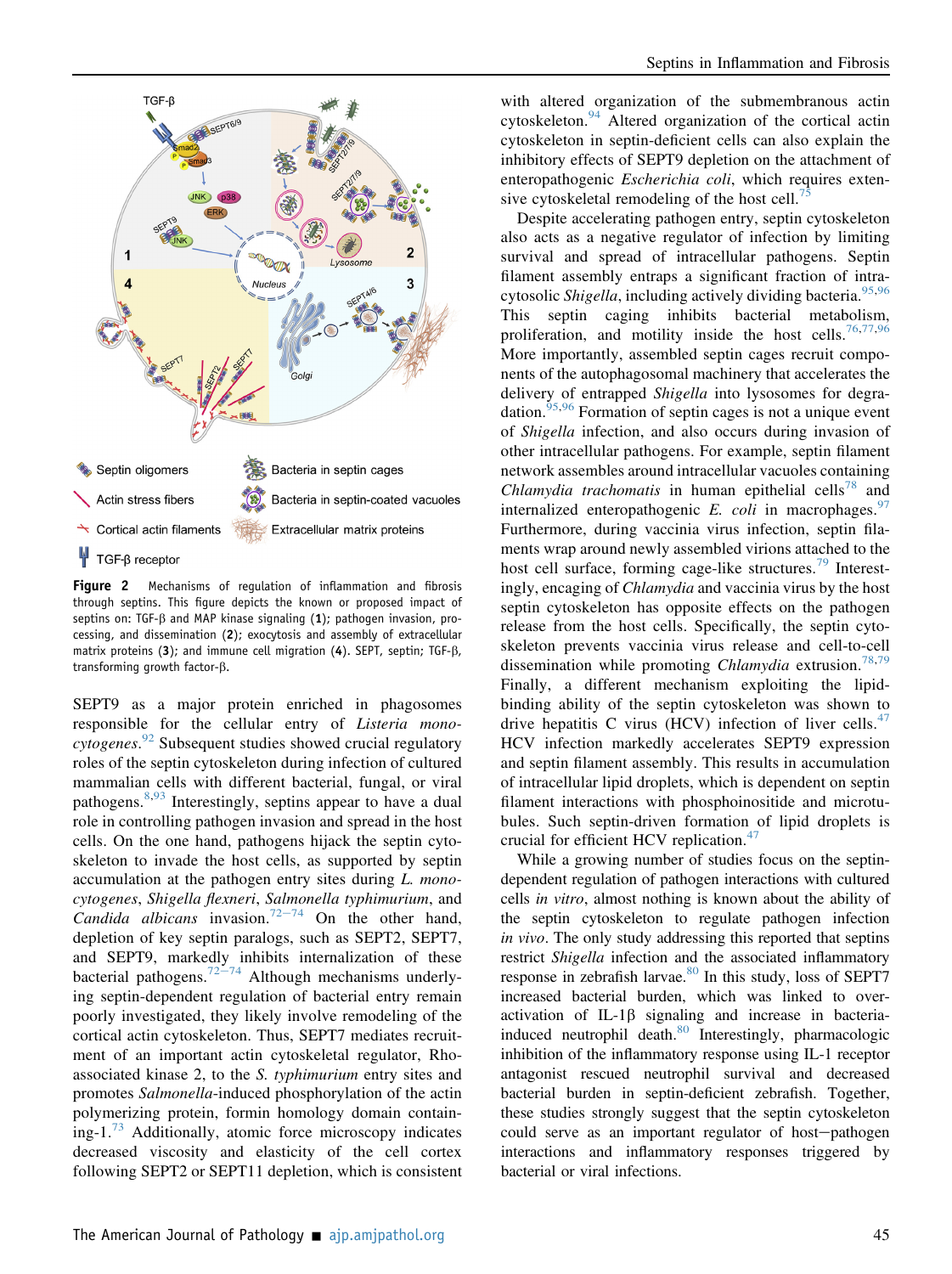#### Immune Cell Development and Functions

Different septin paralogs are abundantly expressed in human macrophages, lymphocytes, and dendritic cells.[81,](#page-10-14)[82](#page-10-15)[,98](#page-10-31) However, the role of the septin cytoskeleton in regulation of immune cell development and functions remains poorly understood ([Table 1\)](#page-4-0). In macrophages, SEPT2 and SEPT11 accumulate at the phagosomes in actin cytoskeleton-dependent fashion, and SEPT2 depletion was shown to inhibit Fc receptor-mediated phagocytosis. $81$ Disruption of the septin cytoskeleton by SEPT7 depletion causes profound alterations in T lymphocyte cell morphology manifested by the excessive membrane blebbing and increased uropod length. $82,99$  $82,99$  The disruption of the septin cytoskeleton also has a complex effect on T-cell motility such that SEPT7-deficient T cells exhibit decreased crawling velocity during random planar migration, but are able to more efficiently transmigrate through confined spaces, such as the small pores in the Transwell membrane filters. $82$  It has been suggested that decreased rigidity of the cell cortex in septin-deficient T cells increases the ability of the cell membrane to form protrusions, which impairs the processive and directional movement of the cell in open spaces. By contrast, such cortical destabilization allows for higher deformability of septin-depleted cells that accelerates their passing through narrow spaces. $82,100$  $82,100$  Disruption of the septin cytoskeleton negatively impacts other aspects of T-cell development and functions. Thus, transgenic mice with T-cell-specific ablation of SEPT9 are characterized by a decreased number of mature peripheral T cells, especially the  $CD8<sup>+</sup>$  T-cell population.<sup>[84](#page-10-17)</sup> These maturation defects are associated with the decreased proliferation capacity of SEPT9-deficient  $CD8<sup>+</sup>$  T cells. Similarly, conditional knockout of SEPT7 in T lymphocytes results in the diminished  $CD8<sup>+</sup>$  cell population in aged mice.<sup>[83](#page-10-16)</sup> Additionally, isolated SEPT7-deficient  $CD8<sup>+</sup>$  T cells show markedly reduced proliferation and cytokinesis failure after stimulation with soluble immune activators such as cytokines, phorbol ester, or ionomycin. $83$ 

### Regulation of Tissue Barriers

In addition to playing important roles in regulating pathogen engagement and immune cell responses, septin cytoskeleton serves as essential regulator of the integrity and permeability of tissue barriers [\(Table 1\)](#page-4-0). Indeed, disruption of epithelial and vascular endothelial barriers is a common feature of different inflammatory processes.<sup>[101,](#page-10-34)[102](#page-10-35)</sup> Limited and transient increased barrier permeability has beneficial effects by allowing tissue influx of immune cells and efficient pathogen clearance. However, poorly controlled and prolonged disruption of epithelial and endothelial barriers is detrimental because it increases body exposure to environmental pathogens and stressors, and exaggerates the inflammatory response.<sup>[101](#page-10-34)[,102](#page-10-35)</sup> Permeability of epithelial and endothelial barriers is regulated by specialized adhesive structures, adherens and tight junctions, which are regulated by the underlying cortical actomyosin cytoskeleton.[13,](#page-8-27)[14](#page-8-28)[,103](#page-10-36) Emerging evidence suggests that the septin cytoskeleton acts as an important regulator of epithelial and endothelial junctions. For example, SEPT2 is enriched at intercellular junctions in cultured human endothelial<sup>[86](#page-10-19)</sup> and bronchial epithelial cells.<sup>[85](#page-10-18)</sup> Downregulation of SEPT2 and SEPT7 expression increases permeability of model bronchial and intestinal epithelial cell monolayers, respectively.<sup>[28,](#page-8-23)[85](#page-10-18)</sup> In vascular endothelium, loss of SEPT2 accelerates leakiness of a resting endothelial barrier,  $86$  as well as exaggerates barrier disruption and attenuates barrier recovery following endothelial stimulation with thrombin.<sup>[87](#page-10-20)</sup> Interestingly, increased vascular permeability of SEPT2-depleted endothelium promotes transendothelial migration of natural killer cells. $86$  Furthermore, loss of SEPT2 sensitizes bronchial epithelial cells to the barrier-disruptive action of an environmental hazard, particulate matter. $85$  These examples demonstrate that septindependent stabilization of epithelial and endothelial barriers could serve as a protective mechanism limiting immune cell exposure to environmental pathogens during tissue inflammation.

### Tissue Fibrosis

Limited evidence, primarily derived from the liver and kidney, implicates the septin cytoskeleton in the regulation of aberrant tissue repair and fibrosis [\(Table 1](#page-4-0)). The only comprehensive characterization of septin expression in fibrotic tissues was performed in a mouse model of kidney fibrosis. $91$  A gene expression analysis for different septins (SEPT1 and SEPT4 through SEPT11) demonstrates a significant up-regulation of all septin transcripts in the fibrotic kidney compared with controls. Immunohistologic experiments detect SEPT7 and SEPT8 protein up-regulation primarily in the tubulointerstitial region of the fibrotic kidney. Myofibroblasts are considered the chief profibrotic cell type across organs. Interestingly, septins were shown to significantly colocalize with the myofibroblast marker  $\alpha$ smooth muscle actin in the diseased kidneys. $91$  SEPT4 and SEPT6 were also found up-regulated in different rodent models of liver fibrosis, where they were associated with hepatic stellate cells  $(HSC)$ .<sup>[90](#page-10-23)[,104](#page-10-37)</sup> However, given a recent report that shows down-regulation of SEPT9 expression in carbon tetrachloride-induced liver fibrosis, septin expression could be a subject of more complex regulation in fibrotic tissues.<sup>[105](#page-10-38)</sup>

Functional effects of selected septins on fibrogenesis were examined in a limited number of studies that utilized knockout mice models and adenovirus-mediated manipulation of septin expression in vivo. Mice with total knockout of SEPT4 display exaggerated hepatic fibrosis in three different experimental models (carbon tetrachloride, and cholestasis- and steatohepatitis-induced fibrosis).<sup>88</sup> These profibrotic effects of SEPT4 deletion are linked to the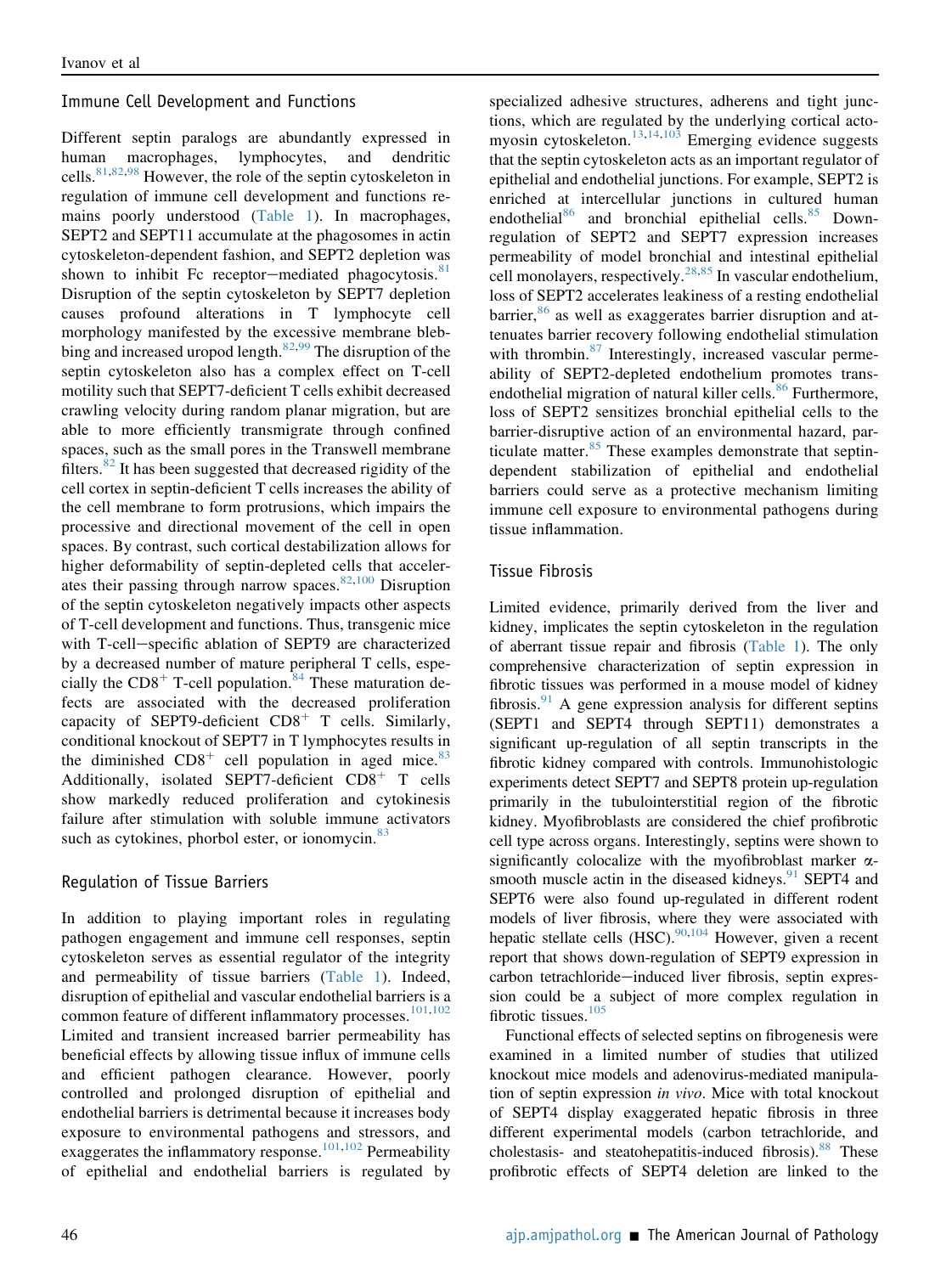increased activation and collagen-producing ability of HSC, the major myofibroblast precursor cell type in the liver. Supporting this loss of function data, adenoviral-mediated overexpression of SEPT4 suppresses hepatic fibrosis induced by Schistosoma japonicum infection in mice.<sup>[89](#page-10-22)</sup> Antifibrotic effects of SEPT4 overexpression are associated with inhibition of HSC activity and their increased apoptosis. It is noteworthy that SEPT4 was shown to be a potent regulator of spontaneous and TGF- $\beta$ -induced apoptosis in different tissues. $32,106$  $32,106$  $32,106$  In contrast to the reported antifibrotic functions of SEPT4, a recent study describes a profibrotic activity of SEPT6.<sup>[90](#page-10-23)</sup> Indeed, shRNA-mediated depletion of SEPT6 in vivo attenuates thioacetamideinduced hepatic fibrosis in rats by inhibiting HSC activation and decreasing the excessive extracellular matrix deposition seen in fibrosis.<sup>[90](#page-10-23)</sup> Finally, SEPT8-null mice do not show any differences in the development of kidney fibrosis as compared with wild-type controls, thereby sug-gesting dispensability of SEPT8 in this disease model.<sup>[91](#page-10-24)</sup> At present, it is unclear whether the conflicting evidence reflects peculiar roles of different members of the septin family in fibrosis, or tissue-specific effects of the septin cytoskeleton on fibrogenesis. In addition, a temporal role of the septin cytoskeleton in early versus late tissue damage has not been evaluated yet.

On a cellular level, septin-dependent regulation of tissue fibrosis is likely linked to the central profibrotic signaling pathway involving TGF- $\beta$ . TGF- $\beta$  is known to modulate septin expression and localization by up-regulating  $SEPT6^{90,107}$  $SEPT6^{90,107}$  $SEPT6^{90,107}$  $SEPT6^{90,107}$  and down-regulating SEPT9 levels in the liver,  $\frac{105}{3}$  $\frac{105}{3}$  $\frac{105}{3}$  as well as triggering nuclear translocation of SEPT4/ ARTS in epithelial cells. $32$  Septins themselves could act as positive regulators of TGF- $\beta$  signaling by stimulating expression of this growth factor and promoting TGF- $\beta$ -driven Smad signaling, as was shown for SEPT6 and SEPT9 actions in  $HSC^{90}$  $HSC^{90}$  $HSC^{90}$  and glioma cells,  $^{108}$  $^{108}$  $^{108}$  respectively. These data indicate that the septin cytoskeleton could be part of an important fibrogenic positive feedback loop mechanism involving TGF- $\beta$ -induced up-regulation of septins, which in turn triggers further increase in TGF- $\beta$  level and activity. Septins modulate other signaling pathways important for fibrogenesis in HSC. For example, SEPT6 up-regulates the activity of all three major MAP kinases: ERK, JNK, and  $p38,90$  $p38,90$  all of which have been implicated in organ fibrosis.<sup>[109](#page-11-3)</sup> Furthermore, SEPT4 can limit HSC activation by stimulating expression of a Wnt antagonist, Dickkopf2, thereby inhibiting the canonical Wnt signaling. $110$ 

## The Septin Cytoskeleton as a Potential Target for Therapeutic Interventions

Emerging functions of the septin cytoskeleton in regulating various aspects of the immune response and tissue remodeling during inflammation and fibrosis raise the important question of whether septins could be successfully targeted to

develop novel anti-inflammatory and antifibrotic therapies. In general, functional activity of different cytoskeletal structures such as actin filaments and microtubules could be modulated by cell-permeable small molecules that cause either stabilization or disassembly of targeted cytoskeletal structures. The feasibility of clinical application of such compounds is illustrated by the successful use of microtubule-stabilizing taxane class drugs as anticancer agents. However, pharmacologic modulation of the septin cytoskeleton, while possible, remains at the very early stage of exploration. The experimental toolbox of septinmodulating compounds is very narrow with only one small molecule, forchlorfenuron (FCF), being extensively used to target the septin cytoskeleton in different experi-mental systems.<sup>[111](#page-11-5)</sup> FCF was shown to block septin filament turnover, resulting in accumulation of thick septin bundles and aggregates.<sup>[112](#page-11-6)</sup> Interestingly, such FCF-induced stabilization of the septin cytoskeleton mimics functional effects of the depletion of key septin paralogs by inhibiting cell division, migration, vesicle trafficking, calcium entry, and cell-cell adhesions.<sup>[57](#page-9-26)[,58,](#page-9-27)[60](#page-9-29),[64](#page-9-33)[,85,](#page-10-18)[112](#page-11-6)</sup> Despite diverse effects on cell function, FCF itself may not be suitable for clinical use in its current form. It has a relatively low affinity for septin filaments and hence is only active at high, submillimolar concentrations. Furthermore, possible off-target effects and animal tissue toxicity of FCF have been reported.<sup>[28,](#page-8-23)[111,](#page-11-5)[113](#page-11-7)</sup> Nevertheless, studies utilizing FCF have laid the ground for the development of next-generation septin inhibitors. We expect that these inhibitors will be first developed as anticancer drugs, given the substantial body of evidence about mutations or altered expression of different septin paralogs being associated with tumorigen-esis.<sup>[10](#page-8-7)</sup> Indeed, two recent studies report synthesis of different chemical derivatives of FCF and their effects on cancer cells. $113,114$  $113,114$  While one study characterizes cytotoxic effects of FCF derivatives in malignant mesothelioma cells,  $113$  the other compares effects of FCF and its analogs on viability of ovarian and endometrial cancer cells.<sup>[114](#page-11-8)</sup> Not much is known about the possibility of pharmacologic inhibition of the septin cytoskeleton during inflammation and tissue fibrosis. Further studies are required to examine potential utilization of FCF and its derivatives for the development of novel anti-inflammatory and antifibrotic therapies.

## Conclusion

The septin cytoskeleton represents a critical component of cellular architecture that is known to mediate a variety of housekeeping and specialized functions. Most known for their roles in normal tissue development and homeostasis, septins are increasingly recognized as important contributors to human diseases. A significant body of literature links the altered expression and mutations of different septins with the development of neurological diseases and cancer. Much less is known about the role of the septin cytoskeleton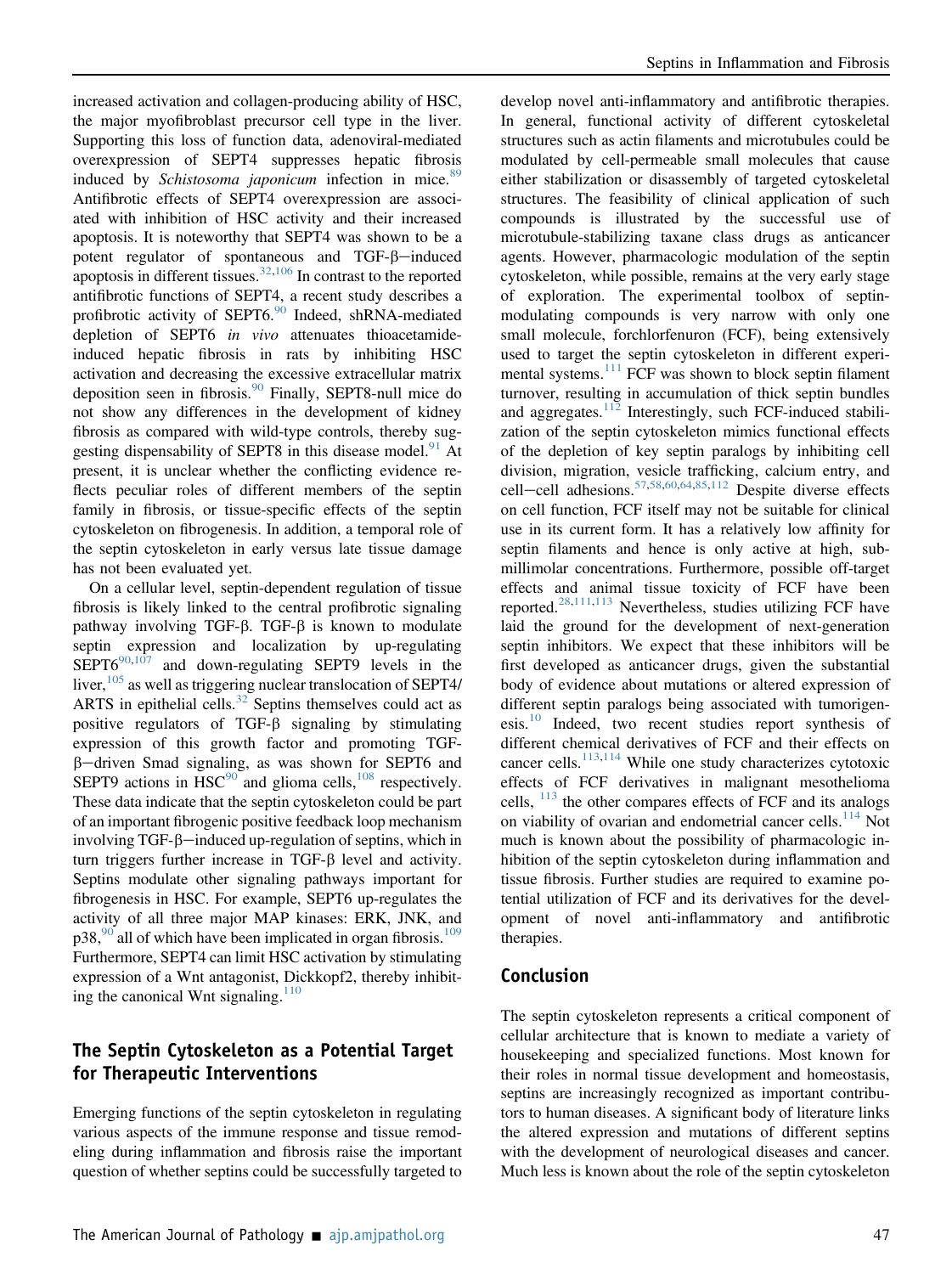in regulating tissue inflammation and fibrosis. As demonstrated in this review article, exciting recent developments in this field include discovering the roles of septins in the regulation of host interactions with bacterial and viral pathogens, modulation of lymphocytes differentiation, and profibrotic signaling [\(Table 1](#page-4-0) and [Figure 2\)](#page-5-0). However, a number of important questions remain to be answered. For example, it is crucial to understand whether, as part of the same cytockeletal structure, different septins similarly regulate inflammatory and fibrotic responses, or whether members of the septin protein family have unique functional roles. It would be important to examine how septins regulate signaling by pattern recognition receptors that sense different pathogens, as well as signaling by different inflammatory cytokines and growth factors. Given the known roles of septins in the regulation of vesicle trafficking and the Golgi, it should be a research priority to determine whether the septin cytoskeleton controls secretion of different inflammatory factors by activated immune cells and regulates deposition of the extracellular matrix in fibrotic tissues. There is obvious need for extensive in vivo studies involving mouse models with tissue-specific knockout of different septins. From a therapeutic standpoint, it is critical to understand whether the septin cytoskeleton could be a druggable target during inflammation and tissue fibrosis, and to develop specific pharmacologic modulators of septin cytoskeletal assembly and dynamics. We are still at the very beginning of the exploration in this exciting and potentially fruitful research field, and future studies will pave the way for the modulation of septins to treat human inflammatory and fibrotic diseases.

## References

- <span id="page-8-0"></span>1. [Barnig C, Bezema T, Calder PC, Charloux A, Frossard N, Garssen J,](http://refhub.elsevier.com/S0002-9440(20)30450-8/sref1) [Haworth O, Dilevskaya K, Levi-Schaffer F, Lonsdorfer E,](http://refhub.elsevier.com/S0002-9440(20)30450-8/sref1) [Wauben M, Kraneveld AD, Te Velde AA: Activation of resolution](http://refhub.elsevier.com/S0002-9440(20)30450-8/sref1) [pathways to prevent and](http://refhub.elsevier.com/S0002-9440(20)30450-8/sref1) fight chronic inflammation: lessons from asthma and infl[ammatory bowel disease. Front Immunol 2019, 10:](http://refhub.elsevier.com/S0002-9440(20)30450-8/sref1) [1699](http://refhub.elsevier.com/S0002-9440(20)30450-8/sref1)
- <span id="page-8-1"></span>2. [Brazil JC, Quiros M, Nusrat A, Parkos CA: Innate immune cell](http://refhub.elsevier.com/S0002-9440(20)30450-8/sref2)[epithelial crosstalk during wound repair. J Clin Invest 2019, 129:](http://refhub.elsevier.com/S0002-9440(20)30450-8/sref2) [2983](http://refhub.elsevier.com/S0002-9440(20)30450-8/sref2)-[2993](http://refhub.elsevier.com/S0002-9440(20)30450-8/sref2)
- <span id="page-8-2"></span>3. [Li J, Mao R, Kurada S, Wang J, Lin S, Chandra J, Rieder F:](http://refhub.elsevier.com/S0002-9440(20)30450-8/sref3) Pathogenesis of fibrostenosing Crohn'[s disease. Transl Res 2019,](http://refhub.elsevier.com/S0002-9440(20)30450-8/sref3)  $209:39 - 54$  $209:39 - 54$  $209:39 - 54$
- <span id="page-8-3"></span>4. [Van Damme N, Van Hecke A, Remue E, Van den Bussche K,](http://refhub.elsevier.com/S0002-9440(20)30450-8/sref4) [Moore Z, Gefen A, Verhaeghe S, Beeckman D: Physiological pro](http://refhub.elsevier.com/S0002-9440(20)30450-8/sref4)cesses of infl[ammation and edema initiated by sustained mechanical](http://refhub.elsevier.com/S0002-9440(20)30450-8/sref4) [loading in subcutaneous tissues: a scoping review. Wound Repair](http://refhub.elsevier.com/S0002-9440(20)30450-8/sref4) [Regen 2020, 28:242](http://refhub.elsevier.com/S0002-9440(20)30450-8/sref4)-[265](http://refhub.elsevier.com/S0002-9440(20)30450-8/sref4)
- <span id="page-8-4"></span>5. [López-Posadas R, Neurath MF, Atreya I: Molecular pathways driving](http://refhub.elsevier.com/S0002-9440(20)30450-8/sref5) disease-specifi[c alterations of intestinal epithelial cells. Cell Mol Life](http://refhub.elsevier.com/S0002-9440(20)30450-8/sref5) [Sci 2017, 74:803](http://refhub.elsevier.com/S0002-9440(20)30450-8/sref5)-[826](http://refhub.elsevier.com/S0002-9440(20)30450-8/sref5)
- <span id="page-8-5"></span>6. [Mortensen JH, Lindholm M, Langholm LL, Kjeldsen J, Bay-Jensen AC,](http://refhub.elsevier.com/S0002-9440(20)30450-8/sref6) [Karsdal MA, Manon-Jensen T: The intestinal tissue homeostasis - the](http://refhub.elsevier.com/S0002-9440(20)30450-8/sref6) [role of extracellular matrix remodeling in in](http://refhub.elsevier.com/S0002-9440(20)30450-8/sref6)flammatory bowel disease. [Expert Rev Gastroenterol Hepatol 2019, 13:977](http://refhub.elsevier.com/S0002-9440(20)30450-8/sref6)-[993](http://refhub.elsevier.com/S0002-9440(20)30450-8/sref6)
- <span id="page-8-6"></span>7. [Hohmann T, Dehghani F: The cytoskeleton-a complex interacting](http://refhub.elsevier.com/S0002-9440(20)30450-8/sref7) [meshwork. Cells 2019, 8:362](http://refhub.elsevier.com/S0002-9440(20)30450-8/sref7)
- <span id="page-8-24"></span>8. [Mostowy S, Cossart P: Septins: the fourth component of the](http://refhub.elsevier.com/S0002-9440(20)30450-8/sref8) [cytoskeleton. Nat Rev Mol Cell Biol 2012, 13:183](http://refhub.elsevier.com/S0002-9440(20)30450-8/sref8)-[194](http://refhub.elsevier.com/S0002-9440(20)30450-8/sref8)
- 9. [Tang DD, Gerlach BD: The roles and regulation of the actin](http://refhub.elsevier.com/S0002-9440(20)30450-8/sref9) cytoskeleton, intermediate fi[laments and microtubules in smooth](http://refhub.elsevier.com/S0002-9440(20)30450-8/sref9) [muscle cell migration. Respir Res 2017, 18:54](http://refhub.elsevier.com/S0002-9440(20)30450-8/sref9)
- <span id="page-8-7"></span>10. [Angelis D, Spiliotis ET: Septin mutations in human cancers. Front](http://refhub.elsevier.com/S0002-9440(20)30450-8/sref10) [Cell Dev Biol 2016, 4:122](http://refhub.elsevier.com/S0002-9440(20)30450-8/sref10)
- <span id="page-8-8"></span>11. [Fife CM, McCarroll JA, Kavallaris M: Movers and shakers: cell](http://refhub.elsevier.com/S0002-9440(20)30450-8/sref11) [cytoskeleton in cancer metastasis. Br J Pharmacol 2014, 171:](http://refhub.elsevier.com/S0002-9440(20)30450-8/sref11) [5507](http://refhub.elsevier.com/S0002-9440(20)30450-8/sref11)-[5523](http://refhub.elsevier.com/S0002-9440(20)30450-8/sref11)
- <span id="page-8-9"></span>12. [Lagrue K, Carisey A, Oszmiana A, Kennedy PR, Williamson DJ,](http://refhub.elsevier.com/S0002-9440(20)30450-8/sref12) [Cartwright A, Barthen C, Davis DM: The central role of the](http://refhub.elsevier.com/S0002-9440(20)30450-8/sref12) [cytoskeleton in mechanisms and functions of the NK cell immune](http://refhub.elsevier.com/S0002-9440(20)30450-8/sref12) [synapse. Immunol Rev 2013, 256:203](http://refhub.elsevier.com/S0002-9440(20)30450-8/sref12)-[221](http://refhub.elsevier.com/S0002-9440(20)30450-8/sref12)
- <span id="page-8-27"></span>13. [Lechuga S, Ivanov AI: Disruption of the epithelial barrier during](http://refhub.elsevier.com/S0002-9440(20)30450-8/sref13) intestinal infl[ammation: quest for new molecules and mecha](http://refhub.elsevier.com/S0002-9440(20)30450-8/sref13)[nisms. Biochim Biophys Acta Mol Cell Res 2017, 1864:](http://refhub.elsevier.com/S0002-9440(20)30450-8/sref13) [1183](http://refhub.elsevier.com/S0002-9440(20)30450-8/sref13)-[1194](http://refhub.elsevier.com/S0002-9440(20)30450-8/sref13)
- <span id="page-8-28"></span>14. [Schnoor M, Garcia Ponce A, Vadillo E, Pelayo R, Rossaint J,](http://refhub.elsevier.com/S0002-9440(20)30450-8/sref14) [Zarbock A: Actin dynamics in the regulation of endothelial barrier](http://refhub.elsevier.com/S0002-9440(20)30450-8/sref14) [functions and neutrophil recruitment during endotoxemia and sepsis.](http://refhub.elsevier.com/S0002-9440(20)30450-8/sref14) [Cell Mol Life Sci 2017, 74:1985](http://refhub.elsevier.com/S0002-9440(20)30450-8/sref14)-[1997](http://refhub.elsevier.com/S0002-9440(20)30450-8/sref14)
- <span id="page-8-10"></span>15. [Loeven NA, Medici NP, Bliska JB: The pyrin in](http://refhub.elsevier.com/S0002-9440(20)30450-8/sref15)flammasome in host[microbe interactions. Curr Opin Microbiol 2020, 54:77](http://refhub.elsevier.com/S0002-9440(20)30450-8/sref15)-[86](http://refhub.elsevier.com/S0002-9440(20)30450-8/sref15)
- <span id="page-8-11"></span>16. [Martin-Cofreces NB, Baixauli F, Sanchez-Madrid F: Immune](http://refhub.elsevier.com/S0002-9440(20)30450-8/sref16) [synapse: conductor of orchestrated organelle movement. Trends Cell](http://refhub.elsevier.com/S0002-9440(20)30450-8/sref16) Biol 2014,  $24:61-72$  $24:61-72$
- <span id="page-8-12"></span>17. [Karki P, Birukova AA: Microtubules-associated Rac regulation of](http://refhub.elsevier.com/S0002-9440(20)30450-8/sref17) [endothelial barrier: a role of Asef in acute lung injury. J Investig Med](http://refhub.elsevier.com/S0002-9440(20)30450-8/sref17) [2017, 65:1089](http://refhub.elsevier.com/S0002-9440(20)30450-8/sref17)-[1092](http://refhub.elsevier.com/S0002-9440(20)30450-8/sref17)
- <span id="page-8-13"></span>18. [Pekny M, Wilhelmsson U, Bogestal YR, Pekna M: The role of](http://refhub.elsevier.com/S0002-9440(20)30450-8/sref18) [astrocytes and complement system in neural plasticity. Int Rev](http://refhub.elsevier.com/S0002-9440(20)30450-8/sref18) [Neurobiol 2007, 82:95](http://refhub.elsevier.com/S0002-9440(20)30450-8/sref18)-[111](http://refhub.elsevier.com/S0002-9440(20)30450-8/sref18)
- <span id="page-8-14"></span>19. [Coulombe PA, Kerns ML, Fuchs E: Epidermolysis bullosa simplex: a](http://refhub.elsevier.com/S0002-9440(20)30450-8/sref19) [paradigm for disorders of tissue fragility. J Clin Invest 2009, 119:](http://refhub.elsevier.com/S0002-9440(20)30450-8/sref19) [1784](http://refhub.elsevier.com/S0002-9440(20)30450-8/sref19)-[1793](http://refhub.elsevier.com/S0002-9440(20)30450-8/sref19)
- <span id="page-8-15"></span>20. [Kinoshita M: Assembly of mammalian septins. J Biochem 2003, 134:](http://refhub.elsevier.com/S0002-9440(20)30450-8/sref20) [491](http://refhub.elsevier.com/S0002-9440(20)30450-8/sref20)-[496](http://refhub.elsevier.com/S0002-9440(20)30450-8/sref20)
- <span id="page-8-16"></span>21. [Russell SE, Hall PA: Septin genomics: a road less travelled. Biol](http://refhub.elsevier.com/S0002-9440(20)30450-8/sref21) [Chem 2011, 392:763](http://refhub.elsevier.com/S0002-9440(20)30450-8/sref21)-[767](http://refhub.elsevier.com/S0002-9440(20)30450-8/sref21)
- <span id="page-8-17"></span>22. Valadares NF, d' [Muniz Pereira H, Ulian Araujo AP, Garratt RC:](http://refhub.elsevier.com/S0002-9440(20)30450-8/sref22) Septin structure and fi[lament assembly. Biophys Rev 2017, 9:](http://refhub.elsevier.com/S0002-9440(20)30450-8/sref22)  $481 - 500$  $481 - 500$  $481 - 500$
- <span id="page-8-18"></span>23. [Hall PA, Jung K, Hillan KJ, Russell SE: Expression pro](http://refhub.elsevier.com/S0002-9440(20)30450-8/sref23)filing the [human septin gene family. J Pathol 2005, 206:269](http://refhub.elsevier.com/S0002-9440(20)30450-8/sref23)-[278](http://refhub.elsevier.com/S0002-9440(20)30450-8/sref23)
- <span id="page-8-19"></span>24. [Zuvanov L, Mota DMD, Araujo APU, DeMarco R: A blueprint of](http://refhub.elsevier.com/S0002-9440(20)30450-8/sref24) [septin expression in human tissues. Funct Integr Genomics 2019, 19:](http://refhub.elsevier.com/S0002-9440(20)30450-8/sref24) [787](http://refhub.elsevier.com/S0002-9440(20)30450-8/sref24)-[797](http://refhub.elsevier.com/S0002-9440(20)30450-8/sref24)
- <span id="page-8-20"></span>25. [McMurray MA, Thorner J: Turning it inside out: the organization of](http://refhub.elsevier.com/S0002-9440(20)30450-8/sref25) [human septin heterooligomers. Cytoskeleton 2019, 76:449](http://refhub.elsevier.com/S0002-9440(20)30450-8/sref25)-[456](http://refhub.elsevier.com/S0002-9440(20)30450-8/sref25)
- <span id="page-8-21"></span>26. [Mendonca DC, Macedo JN, Guimaraes SL, Barroso da Silva FL,](http://refhub.elsevier.com/S0002-9440(20)30450-8/sref26) [Cassago A, Garratt RC, Portugal RV, Araujo APU: A revised order of](http://refhub.elsevier.com/S0002-9440(20)30450-8/sref26) [subunits in mammalian septin complexes. Cytoskeleton 2019, 76:](http://refhub.elsevier.com/S0002-9440(20)30450-8/sref26)  $457 - 466$  $457 - 466$  $457 - 466$
- <span id="page-8-22"></span>27. [Menon MB, Sawada A, Chaturvedi A, Mishra P, Schuster-Gossler K,](http://refhub.elsevier.com/S0002-9440(20)30450-8/sref27) [Galla M, Schambach A, Gossler A, Forster R, Heuser M, Kotlyarov A,](http://refhub.elsevier.com/S0002-9440(20)30450-8/sref27) [Kinoshita M, Gaestel M: Genetic deletion of SEPT7 reveals a cell type](http://refhub.elsevier.com/S0002-9440(20)30450-8/sref27)specifi[c role of septins in microtubule destabilization for the completion](http://refhub.elsevier.com/S0002-9440(20)30450-8/sref27) [of cytokinesis. PLoS Genet 2014, 10:e1004558](http://refhub.elsevier.com/S0002-9440(20)30450-8/sref27)
- <span id="page-8-23"></span>28. [Sun L, Cao X, Lechuga S, Feygin A, Naydenov NG, Ivanov AI: A](http://refhub.elsevier.com/S0002-9440(20)30450-8/sref28) [septin cytoskeleton-targeting small molecule, forchlorfenuron,](http://refhub.elsevier.com/S0002-9440(20)30450-8/sref28) [inhibits epithelial migration via septin-independent perturbation of](http://refhub.elsevier.com/S0002-9440(20)30450-8/sref28) [cellular signaling. Cells 2019, 9:84](http://refhub.elsevier.com/S0002-9440(20)30450-8/sref28)
- <span id="page-8-25"></span>29. [Bridges AA, Gladfelter AS: Septin form and function at the cell](http://refhub.elsevier.com/S0002-9440(20)30450-8/sref29) [cortex. J Biol Chem 2015, 290:17173](http://refhub.elsevier.com/S0002-9440(20)30450-8/sref29)-[17180](http://refhub.elsevier.com/S0002-9440(20)30450-8/sref29)
- <span id="page-8-26"></span>30. [Dolat L, Hu Q, Spiliotis ET: Septin functions in organ system](http://refhub.elsevier.com/S0002-9440(20)30450-8/sref30) physiology and pathology. Biol Chem  $2014$ ,  $395:123-141$  $395:123-141$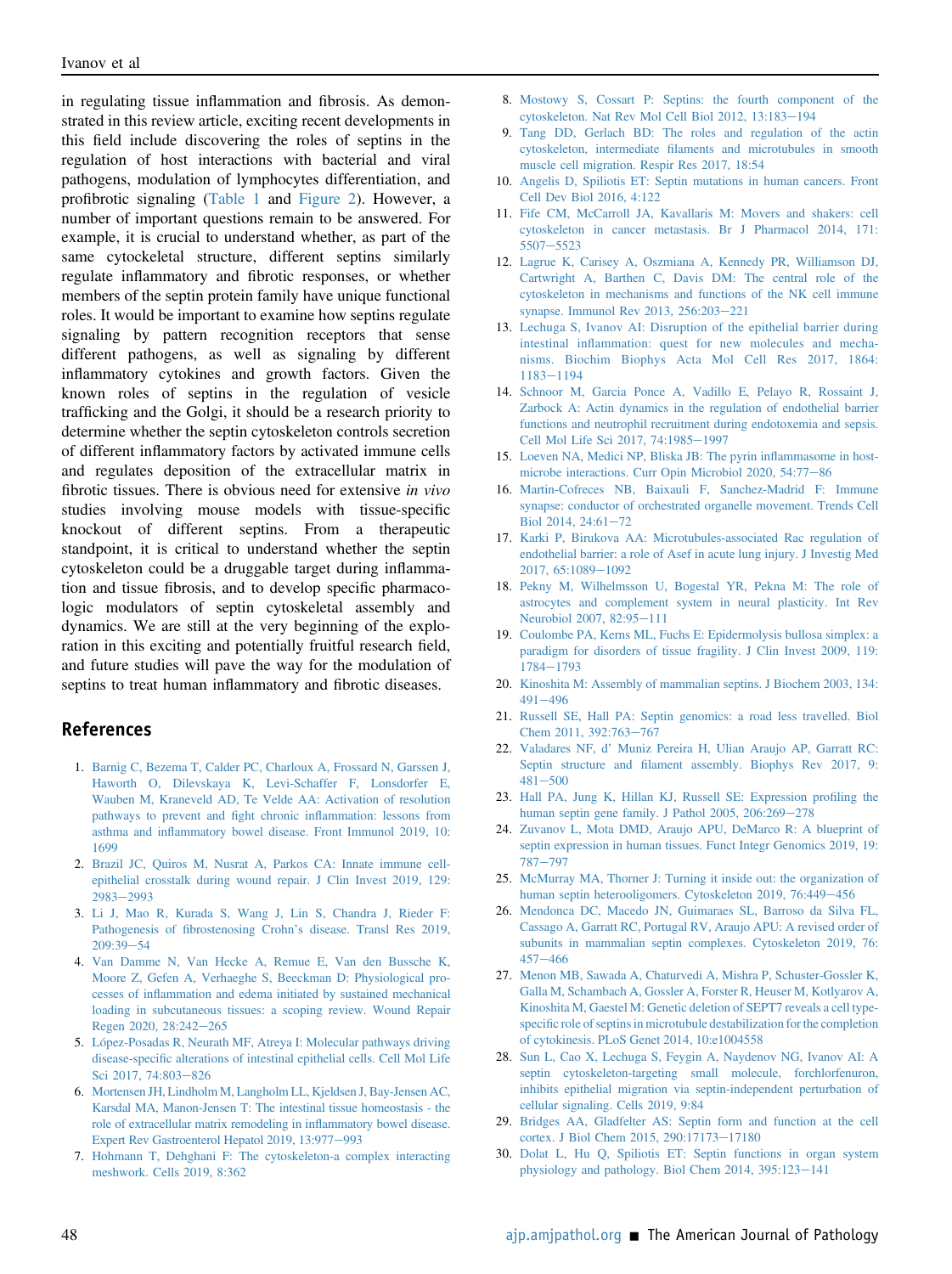- <span id="page-9-0"></span>31. [Song K, Gras C, Capin G, Gimber N, Lehmann M, Mohd S,](http://refhub.elsevier.com/S0002-9440(20)30450-8/sref31) [Puchkov D, Rödiger M, Wilhelmi I, Daumke O, Schmoranzer J,](http://refhub.elsevier.com/S0002-9440(20)30450-8/sref31) [Schürmann A, Krauss M: A SEPT1-based scaffold is required for](http://refhub.elsevier.com/S0002-9440(20)30450-8/sref31) [Golgi integrity and function. J Cell Sci 2019, 132:jcs225557](http://refhub.elsevier.com/S0002-9440(20)30450-8/sref31)
- <span id="page-9-1"></span>32. [Larisch S, Yi Y, Lotan R, Kerner H, Eimerl S, Tony Parks W,](http://refhub.elsevier.com/S0002-9440(20)30450-8/sref32) [Gottfried Y, Birkey Reffey S, de Caestecker MP, Danielpour D,](http://refhub.elsevier.com/S0002-9440(20)30450-8/sref32) [Book-Melamed N, Timberg R, Duckett CS, Lechleider RJ, Steller H,](http://refhub.elsevier.com/S0002-9440(20)30450-8/sref32) [Orly J, Kim SJ, Roberts AB: A novel mitochondrial septin-like](http://refhub.elsevier.com/S0002-9440(20)30450-8/sref32) [protein, ARTS, mediates apoptosis dependent on its P-loop motif.](http://refhub.elsevier.com/S0002-9440(20)30450-8/sref32) [Nat Cell Biol 2000, 2:915](http://refhub.elsevier.com/S0002-9440(20)30450-8/sref32)-[921](http://refhub.elsevier.com/S0002-9440(20)30450-8/sref32)
- <span id="page-9-2"></span>33. [Garcia W, de Araújo AP, Lara F, Foguel D, Tanaka M, Tanaka T,](http://refhub.elsevier.com/S0002-9440(20)30450-8/sref33) [Garratt RC: An intermediate structure in the thermal unfolding of](http://refhub.elsevier.com/S0002-9440(20)30450-8/sref33) [the GTPase domain of human septin 4 \(SEPT4/bradeion-beta\) forms](http://refhub.elsevier.com/S0002-9440(20)30450-8/sref33) amyloid-like fi[laments in vitro. Biochemistry 2007, 46:](http://refhub.elsevier.com/S0002-9440(20)30450-8/sref33) [11101](http://refhub.elsevier.com/S0002-9440(20)30450-8/sref33)-[11109](http://refhub.elsevier.com/S0002-9440(20)30450-8/sref33)
- <span id="page-9-3"></span>34. [Hagiwara A, Tanaka Y, Hikawa R, Morone N, Kusumi A, Kimura H,](http://refhub.elsevier.com/S0002-9440(20)30450-8/sref34) [Kinoshita M: Submembranous septins as relatively stable components](http://refhub.elsevier.com/S0002-9440(20)30450-8/sref34) [of actin-based membrane skeleton. Cytoskeleton 2011, 68:512](http://refhub.elsevier.com/S0002-9440(20)30450-8/sref34)-[525](http://refhub.elsevier.com/S0002-9440(20)30450-8/sref34)
- <span id="page-9-4"></span>35. [Lam M, Calvo F: Regulation of mechanotransduction: emerging roles](http://refhub.elsevier.com/S0002-9440(20)30450-8/sref35) for septins. Cytoskeleton 2019,  $76:115-122$  $76:115-122$
- <span id="page-9-5"></span>36. [Spiliotis ET: Spatial effects - site-speci](http://refhub.elsevier.com/S0002-9440(20)30450-8/sref36)fic regulation of actin and [microtubule organization by septin GTPases. J Cell Sci 2018, 131:](http://refhub.elsevier.com/S0002-9440(20)30450-8/sref36) [jcs207555](http://refhub.elsevier.com/S0002-9440(20)30450-8/sref36)
- <span id="page-9-6"></span>37. [Dolat L, Hunyara JL, Bowen JR, Karasmanis EP, Elgawly M,](http://refhub.elsevier.com/S0002-9440(20)30450-8/sref37) [Galkin VE, Spiliotis ET: Septins promote stress](http://refhub.elsevier.com/S0002-9440(20)30450-8/sref37) fiber-mediated [maturation of focal adhesions and renal epithelial motility. J Cell](http://refhub.elsevier.com/S0002-9440(20)30450-8/sref37) [Biol 2014, 207:225](http://refhub.elsevier.com/S0002-9440(20)30450-8/sref37)-[235](http://refhub.elsevier.com/S0002-9440(20)30450-8/sref37)
- <span id="page-9-7"></span>38. [Mavrakis M, Azou-Gros Y, Tsai F-C, Alvarado J, Bertin A, Iv F,](http://refhub.elsevier.com/S0002-9440(20)30450-8/sref38) [Kress A, Brasselet S, Koenderink GH, Lecuit T: Septins promote F](http://refhub.elsevier.com/S0002-9440(20)30450-8/sref38)[actin ring formation by crosslinking actin](http://refhub.elsevier.com/S0002-9440(20)30450-8/sref38) filaments into curved [bundles. Nat Cell Biol 2014, 16:322](http://refhub.elsevier.com/S0002-9440(20)30450-8/sref38)-[334](http://refhub.elsevier.com/S0002-9440(20)30450-8/sref38)
- <span id="page-9-8"></span>39. [Smith C, Dolat L, Angelis D, Forgacs E, Spiliotis ET, Galkin VE:](http://refhub.elsevier.com/S0002-9440(20)30450-8/sref39) [Septin 9 exhibits polymorphic binding to f-actin and inhibits myosin](http://refhub.elsevier.com/S0002-9440(20)30450-8/sref39) and cofi[lin activity. J Mol Biol 2015, 427:3273](http://refhub.elsevier.com/S0002-9440(20)30450-8/sref39)-[3284](http://refhub.elsevier.com/S0002-9440(20)30450-8/sref39)
- <span id="page-9-9"></span>40. [Hecht M, Rosler R, Wiese S, Johnsson N, Gronemeyer T: An](http://refhub.elsevier.com/S0002-9440(20)30450-8/sref40) [interaction network of the human SEPT9 established by quantitative](http://refhub.elsevier.com/S0002-9440(20)30450-8/sref40) mass spectrometry. G3 (Bethesda)  $2019, 9:1869-1880$  $2019, 9:1869-1880$
- <span id="page-9-10"></span>41. [Joo E, Surka MC, Trimble WS: Mammalian SEPT2 is required for](http://refhub.elsevier.com/S0002-9440(20)30450-8/sref41) [scaffolding nonmuscle myosin II and its kinases. Dev Cell 2007, 13:](http://refhub.elsevier.com/S0002-9440(20)30450-8/sref41)  $677 - 690$  $677 - 690$  $677 - 690$
- <span id="page-9-11"></span>42. [Bai X, Bowen JR, Knox TK, Zhou K, Pendziwiat M,](http://refhub.elsevier.com/S0002-9440(20)30450-8/sref42) [Kuhlenbaumer G, Sindelar CV, Spiliotis ET: Novel septin 9 repeat](http://refhub.elsevier.com/S0002-9440(20)30450-8/sref42) [motifs altered in neuralgic amyotrophy bind and bundle microtubules.](http://refhub.elsevier.com/S0002-9440(20)30450-8/sref42) [J Cell Biol 2013, 203:895](http://refhub.elsevier.com/S0002-9440(20)30450-8/sref42)-[905](http://refhub.elsevier.com/S0002-9440(20)30450-8/sref42)
- <span id="page-9-12"></span>43. [Nakos K, Radler MR, Spiliotis ET: Septin 2/6/7 complexes tune](http://refhub.elsevier.com/S0002-9440(20)30450-8/sref43) [microtubule plus-end growth and EB1 binding in a concentration](http://refhub.elsevier.com/S0002-9440(20)30450-8/sref43)and fi[lament-dependent manner. Mol Biol Cell 2019, 30:](http://refhub.elsevier.com/S0002-9440(20)30450-8/sref43) [2913](http://refhub.elsevier.com/S0002-9440(20)30450-8/sref43)-[2928](http://refhub.elsevier.com/S0002-9440(20)30450-8/sref43)
- <span id="page-9-13"></span>44. [Bowen JR, Hwang D, Bai X, Roy D, Spiliotis ET: Septin GTPases](http://refhub.elsevier.com/S0002-9440(20)30450-8/sref44) [spatially guide microtubule organization and plus end dynamics in](http://refhub.elsevier.com/S0002-9440(20)30450-8/sref44) [polarizing epithelia. J Cell Biol 2011, 194:187](http://refhub.elsevier.com/S0002-9440(20)30450-8/sref44)-[197](http://refhub.elsevier.com/S0002-9440(20)30450-8/sref44)
- <span id="page-9-14"></span>45. [Shindo A, Audrey A, Takagishi M, Takahashi M, Wallingford JB,](http://refhub.elsevier.com/S0002-9440(20)30450-8/sref45) [Kinoshita M: Septin-dependent remodeling of cortical microtubule](http://refhub.elsevier.com/S0002-9440(20)30450-8/sref45) [drives cell reshaping during epithelial wound healing. J Cell Sci 2018,](http://refhub.elsevier.com/S0002-9440(20)30450-8/sref45) [131:jcs212647](http://refhub.elsevier.com/S0002-9440(20)30450-8/sref45)
- <span id="page-9-15"></span>46. [Neubauer K, Zieger B: The mammalian septin interactome. Front Cell](http://refhub.elsevier.com/S0002-9440(20)30450-8/sref46) [Dev Biol 2017, 5:3](http://refhub.elsevier.com/S0002-9440(20)30450-8/sref46)
- <span id="page-9-16"></span>47. [Akil A, Peng J, Omrane M, Gondeau C, Desterke C, Marin M,](http://refhub.elsevier.com/S0002-9440(20)30450-8/sref47) [Tronchère H, Taveneau C, Sar S, Briolotti P, Benjelloun S,](http://refhub.elsevier.com/S0002-9440(20)30450-8/sref47) [Benjouad A, Maurel P, Thiers V, Bressanelli S, Samuel D,](http://refhub.elsevier.com/S0002-9440(20)30450-8/sref47) [Bréchot C, Gassama-Diagne A: Septin 9 induces lipid droplets](http://refhub.elsevier.com/S0002-9440(20)30450-8/sref47) [growth by a phosphatidylinositol-5-phosphate and microtubule](http://refhub.elsevier.com/S0002-9440(20)30450-8/sref47)[dependent mechanism hijacked by HCV. Nat Commun 2016,](http://refhub.elsevier.com/S0002-9440(20)30450-8/sref47) [7:12203](http://refhub.elsevier.com/S0002-9440(20)30450-8/sref47)
- <span id="page-9-17"></span>48. [Omrane M, Camara AS, Taveneau C, Benzoubir N, Tubiana T, Yu J,](http://refhub.elsevier.com/S0002-9440(20)30450-8/sref48) [Guérois R, Samuel D, Goud B, Poüs C, Bressanelli S, Garratt RC,](http://refhub.elsevier.com/S0002-9440(20)30450-8/sref48) [Thiam AR, Gassama-Diagne A: Septin 9 has two polybasic domains](http://refhub.elsevier.com/S0002-9440(20)30450-8/sref48)

critical to septin fi[lament assembly and Golgi integrity. iScience](http://refhub.elsevier.com/S0002-9440(20)30450-8/sref48)  $2019, 13:138-153$  $2019, 13:138-153$  $2019, 13:138-153$ 

- <span id="page-9-18"></span>49. [Bridges AA, Zhang H, Mehta SB, Occhipinti P, Tani T,](http://refhub.elsevier.com/S0002-9440(20)30450-8/sref49) [Gladfelter AS: Septin assemblies form by diffusion-driven](http://refhub.elsevier.com/S0002-9440(20)30450-8/sref49) [annealing on membranes. Proc Natl Acad Sci U S A 2014,](http://refhub.elsevier.com/S0002-9440(20)30450-8/sref49) [111:2146](http://refhub.elsevier.com/S0002-9440(20)30450-8/sref49)-[2151](http://refhub.elsevier.com/S0002-9440(20)30450-8/sref49)
- <span id="page-9-19"></span>50. [Beber A, Taveneau C, Nania M, Tsai F-C, Di Cicco A, Bassereau P,](http://refhub.elsevier.com/S0002-9440(20)30450-8/sref50) [Lévy D, Cabral JT, Isambert H, Mangenot S, Bertin A: Membrane](http://refhub.elsevier.com/S0002-9440(20)30450-8/sref50) [reshaping by micrometric curvature sensitive septin](http://refhub.elsevier.com/S0002-9440(20)30450-8/sref50) filaments. Nat [Commun 2019, 10:420](http://refhub.elsevier.com/S0002-9440(20)30450-8/sref50)
- <span id="page-9-20"></span>51. [Bridges AA, Jentzsch MS, Oakes PW, Occhipinti P, Gladfelter AS:](http://refhub.elsevier.com/S0002-9440(20)30450-8/sref51) [Micron-scale plasma membrane curvature is recognized by the septin](http://refhub.elsevier.com/S0002-9440(20)30450-8/sref51) [cytoskeleton. J Cell Biol 2016, 213:23](http://refhub.elsevier.com/S0002-9440(20)30450-8/sref51)-[32](http://refhub.elsevier.com/S0002-9440(20)30450-8/sref51)
- <span id="page-9-21"></span>52. [Cannon KS, Woods BL, Crutchley JM, Gladfelter AS: An](http://refhub.elsevier.com/S0002-9440(20)30450-8/sref52) [amphipathic helix enables septins to sense micrometer-scale](http://refhub.elsevier.com/S0002-9440(20)30450-8/sref52) [membrane curvature. J Cell Biol 2019, 218:1128](http://refhub.elsevier.com/S0002-9440(20)30450-8/sref52)-[1137](http://refhub.elsevier.com/S0002-9440(20)30450-8/sref52)
- <span id="page-9-22"></span>53. [Caudron F, Barral Y: Septins and the lateral compartmentalization of](http://refhub.elsevier.com/S0002-9440(20)30450-8/sref53) [eukaryotic membranes. Dev Cell 2009, 16:493](http://refhub.elsevier.com/S0002-9440(20)30450-8/sref53)-[506](http://refhub.elsevier.com/S0002-9440(20)30450-8/sref53)
- <span id="page-9-23"></span>54. [Dolat L, Spiliotis ET: Septins promote macropinosome maturation](http://refhub.elsevier.com/S0002-9440(20)30450-8/sref54) and traffi[c to the lysosome by facilitating membrane fusion. J Cell](http://refhub.elsevier.com/S0002-9440(20)30450-8/sref54) [Biol 2016, 214:517](http://refhub.elsevier.com/S0002-9440(20)30450-8/sref54)-[527](http://refhub.elsevier.com/S0002-9440(20)30450-8/sref54)
- <span id="page-9-24"></span>55. [Traikov S, Stange C, Wassmer T, Paul-Gilloteaux P, Salamero J,](http://refhub.elsevier.com/S0002-9440(20)30450-8/sref55) Raposo G, Hofl[ack B: Septin6 and septin7 GTP binding proteins](http://refhub.elsevier.com/S0002-9440(20)30450-8/sref55) [regulate AP-3- and ESCRT-dependent multivesicular body](http://refhub.elsevier.com/S0002-9440(20)30450-8/sref55) [biogenesis. PLoS One 2014, 9:e109372](http://refhub.elsevier.com/S0002-9440(20)30450-8/sref55)
- <span id="page-9-25"></span>56. [Diesenberg K, Beerbaum M, Fink U, Schmieder P, Krauss M: SEPT9](http://refhub.elsevier.com/S0002-9440(20)30450-8/sref56) [negatively regulates ubiquitin-dependent downregulation of EGFR. J](http://refhub.elsevier.com/S0002-9440(20)30450-8/sref56) [Cell Sci 2015, 128:397](http://refhub.elsevier.com/S0002-9440(20)30450-8/sref56)-[407](http://refhub.elsevier.com/S0002-9440(20)30450-8/sref56)
- <span id="page-9-26"></span>57. [Marcus EA, Tokhtaeva E, Turdikulova S, Capri J, Whitelegge JP,](http://refhub.elsevier.com/S0002-9440(20)30450-8/sref57) [Scott DR, Sachs G, Berditchevski F, Vagin O: Septin oligomerization](http://refhub.elsevier.com/S0002-9440(20)30450-8/sref57) [regulates persistent expression of ErbB2/HER2 in gastric cancer cells.](http://refhub.elsevier.com/S0002-9440(20)30450-8/sref57) [Biochem J 2016, 473:1703](http://refhub.elsevier.com/S0002-9440(20)30450-8/sref57)-[1718](http://refhub.elsevier.com/S0002-9440(20)30450-8/sref57)
- <span id="page-9-27"></span>58. [Tokhtaeva E, Capri J, Marcus EA, Whitelegge JP,](http://refhub.elsevier.com/S0002-9440(20)30450-8/sref58) [Khuzakhmetova V, Bukharaeva E, Deiss-Yehiely N, Dada LA,](http://refhub.elsevier.com/S0002-9440(20)30450-8/sref58) [Sachs G, Fernandez-Salas E, Vagin O: Septin dynamics are essential](http://refhub.elsevier.com/S0002-9440(20)30450-8/sref58) [for exocytosis. J Biol Chem 2015, 290:5280](http://refhub.elsevier.com/S0002-9440(20)30450-8/sref58)-[5297](http://refhub.elsevier.com/S0002-9440(20)30450-8/sref58)
- <span id="page-9-28"></span>59. [Zeng Y, Cao Y, Liu L, Zhao J, Zhang T, Xiao L, Jia M, Tian Q,](http://refhub.elsevier.com/S0002-9440(20)30450-8/sref59) [Yu H, Chen S, Cai Y: SEPT9\\_i1 regulates human breast cancer cell](http://refhub.elsevier.com/S0002-9440(20)30450-8/sref59) [motility through cytoskeletal and RhoA/FAK signaling pathway](http://refhub.elsevier.com/S0002-9440(20)30450-8/sref59) [regulation. Cell Death Dis 2019, 10:720](http://refhub.elsevier.com/S0002-9440(20)30450-8/sref59)
- <span id="page-9-29"></span>60. [Zhang N, Liu L, Fan N, Zhang Q, Wang W, Zheng M, Ma L, Li Y,](http://refhub.elsevier.com/S0002-9440(20)30450-8/sref60) [Shi L: The requirement of SEPT2 and SEPT7 for migration and in](http://refhub.elsevier.com/S0002-9440(20)30450-8/sref60)[vasion in human breast cancer via MEK/ERK activation. Oncotarget](http://refhub.elsevier.com/S0002-9440(20)30450-8/sref60) [2016, 7:61587](http://refhub.elsevier.com/S0002-9440(20)30450-8/sref60)-[61600](http://refhub.elsevier.com/S0002-9440(20)30450-8/sref60)
- <span id="page-9-30"></span>61. [Collins KB, Kang H, Matsche J, Klomp JE, Rehman J, Malik AB,](http://refhub.elsevier.com/S0002-9440(20)30450-8/sref61) [Karginov AV: Septin2 mediates podosome maturation and endothe](http://refhub.elsevier.com/S0002-9440(20)30450-8/sref61)[lial cell invasion associated with angiogenesis. J Cell Biol 2020, 219:](http://refhub.elsevier.com/S0002-9440(20)30450-8/sref61) [e201903023](http://refhub.elsevier.com/S0002-9440(20)30450-8/sref61)
- <span id="page-9-31"></span>62. [Møller AMJ, Füchtbauer E-M, Brüel A, Andersen TL,](http://refhub.elsevier.com/S0002-9440(20)30450-8/sref62) [Borggaard XG, Pavlos NJ, Thomsen JS, Pedersen FS, Delaisse JM,](http://refhub.elsevier.com/S0002-9440(20)30450-8/sref62) [Søe K: Septins are critical regulators of osteoclastic bone resorption.](http://refhub.elsevier.com/S0002-9440(20)30450-8/sref62) [Sci Rep 2018, 8:13016](http://refhub.elsevier.com/S0002-9440(20)30450-8/sref62)
- <span id="page-9-32"></span>63. [Deb BK, Pathak T, Hasan G: Store-independent modulation of](http://refhub.elsevier.com/S0002-9440(20)30450-8/sref63)  $Ca(2+)$  $Ca(2+)$  entry through Orai by septin 7. Nat Commun 2016, 7:11751
- <span id="page-9-33"></span>64. [Sharma S, Quintana A, Findlay GM, Mettlen M, Baust B, Jain M,](http://refhub.elsevier.com/S0002-9440(20)30450-8/sref64) [Nilsson R, Rao A, Hogan PG: An siRNA screen for NFAT activation](http://refhub.elsevier.com/S0002-9440(20)30450-8/sref64) identifi[es septins as coordinators of store-operated Ca2](http://refhub.elsevier.com/S0002-9440(20)30450-8/sref64)+ [entry.](http://refhub.elsevier.com/S0002-9440(20)30450-8/sref64) [Nature 2013, 499:238](http://refhub.elsevier.com/S0002-9440(20)30450-8/sref64)-[242](http://refhub.elsevier.com/S0002-9440(20)30450-8/sref64)
- <span id="page-9-34"></span>65. [Zhang N, Zhang Y, You S, Tian Y, Lu S, Cao L, Sun Y: Septin4](http://refhub.elsevier.com/S0002-9440(20)30450-8/sref65) [prevents PDGF-BB-induced HAVSMC phenotypic transformation,](http://refhub.elsevier.com/S0002-9440(20)30450-8/sref65) [proliferation and migration by promoting SIRT1-STAT3](http://refhub.elsevier.com/S0002-9440(20)30450-8/sref65) [deacetylation and dephosphorylation. Int J Biol Sci 2020, 16:](http://refhub.elsevier.com/S0002-9440(20)30450-8/sref65) [708](http://refhub.elsevier.com/S0002-9440(20)30450-8/sref65)-[718](http://refhub.elsevier.com/S0002-9440(20)30450-8/sref65)
- <span id="page-9-35"></span>66. [Gonzalez ME, Makarova O, Peterson EA, Privette LM, Petty EM:](http://refhub.elsevier.com/S0002-9440(20)30450-8/sref66) [Up-regulation of SEPT9\\_v1 stabilizes c-Jun-N-terminal kinase and](http://refhub.elsevier.com/S0002-9440(20)30450-8/sref66) [contributes to its pro-proliferative activity in mammary epithelial](http://refhub.elsevier.com/S0002-9440(20)30450-8/sref66) [cells. Cell Signal 2009, 21:477](http://refhub.elsevier.com/S0002-9440(20)30450-8/sref66)-[487](http://refhub.elsevier.com/S0002-9440(20)30450-8/sref66)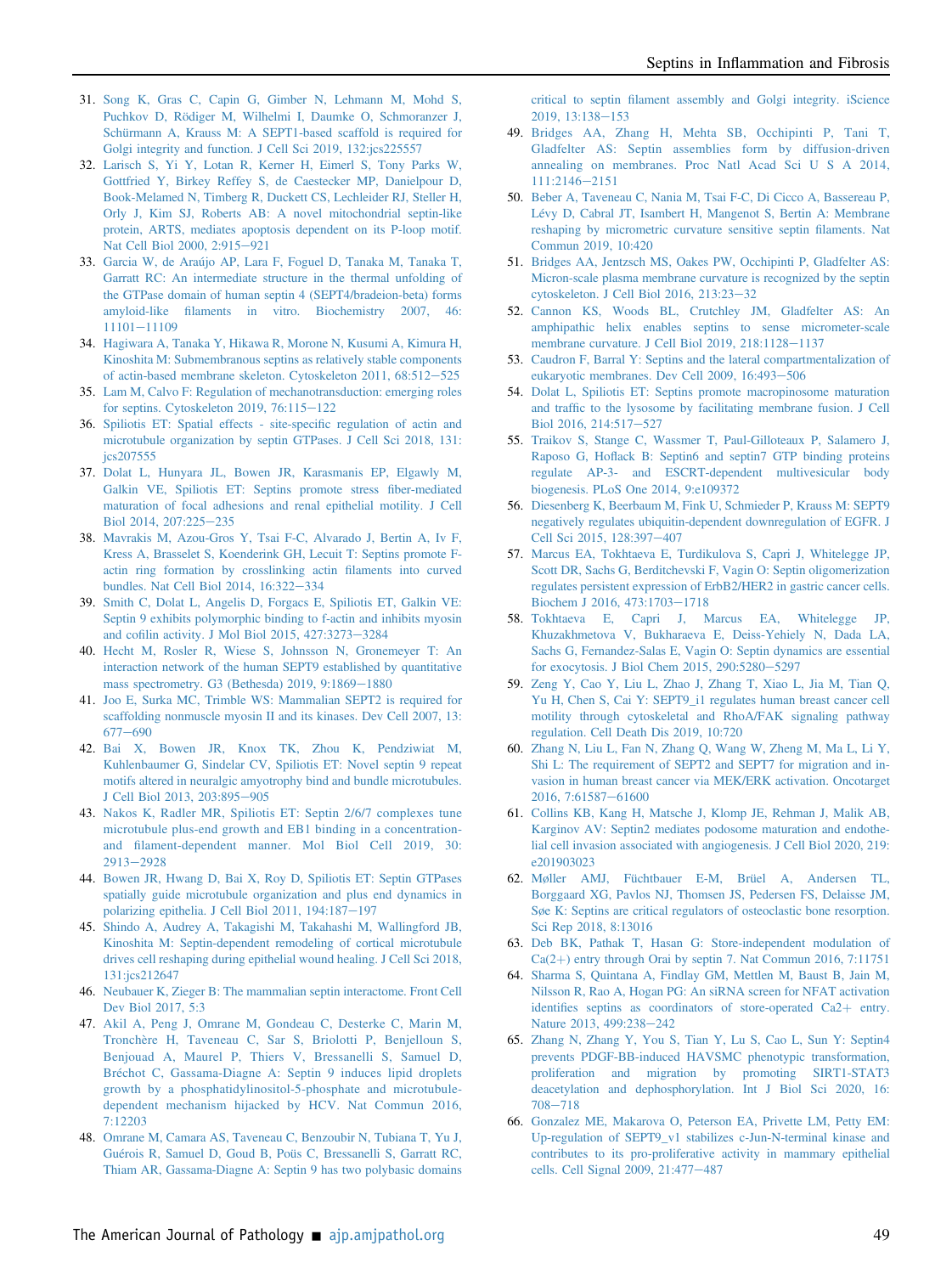- <span id="page-10-0"></span>67. [Amir S, Golan M, Mabjeesh NJ: Targeted knockdown of SEPT9\\_v1](http://refhub.elsevier.com/S0002-9440(20)30450-8/sref67) [inhibits tumor growth and angiogenesis of human prostate cancer](http://refhub.elsevier.com/S0002-9440(20)30450-8/sref67) [cells concomitant with disruption of hypoxia-inducible factor-1](http://refhub.elsevier.com/S0002-9440(20)30450-8/sref67) [pathway. Mol Cancer Res 2010, 8:643](http://refhub.elsevier.com/S0002-9440(20)30450-8/sref67)-[652](http://refhub.elsevier.com/S0002-9440(20)30450-8/sref67)
- <span id="page-10-1"></span>68. [Amir S, Wang R, Matzkin H, Simons JW, Mabjeesh NJ: MSF-A](http://refhub.elsevier.com/S0002-9440(20)30450-8/sref68) [interacts with hypoxia-inducible factor-1alpha and augments](http://refhub.elsevier.com/S0002-9440(20)30450-8/sref68) [hypoxia-inducible factor transcriptional activation to affect](http://refhub.elsevier.com/S0002-9440(20)30450-8/sref68) [tumorigenicity and angiogenesis. Cancer Res 2006, 66:856](http://refhub.elsevier.com/S0002-9440(20)30450-8/sref68)-[866](http://refhub.elsevier.com/S0002-9440(20)30450-8/sref68)
- <span id="page-10-2"></span>69. [Taylor CT, Colgan SP: Regulation of immunity and in](http://refhub.elsevier.com/S0002-9440(20)30450-8/sref69)flammation by [hypoxia in immunological niches. Nat Rev Immunol 2017, 17:](http://refhub.elsevier.com/S0002-9440(20)30450-8/sref69) [774](http://refhub.elsevier.com/S0002-9440(20)30450-8/sref69)-[785](http://refhub.elsevier.com/S0002-9440(20)30450-8/sref69)
- <span id="page-10-3"></span>70. [Marttinen M, Kurkinen KM, Soininen H, Haapasalo A, Hiltunen M:](http://refhub.elsevier.com/S0002-9440(20)30450-8/sref70) [Synaptic dysfunction and septin protein family members in](http://refhub.elsevier.com/S0002-9440(20)30450-8/sref70) [neurodegenerative diseases. Mol Neurodegener 2015, 10:16](http://refhub.elsevier.com/S0002-9440(20)30450-8/sref70)
- <span id="page-10-4"></span>71. [Poüs C, Klipfel L, Baillet A: Cancer-related functions and subcellular](http://refhub.elsevier.com/S0002-9440(20)30450-8/sref71) [localizations of septins. Front Cell Dev Biol 2016, 4:126](http://refhub.elsevier.com/S0002-9440(20)30450-8/sref71)
- <span id="page-10-5"></span>72. [Mostowy S, Nam Tham T, Danckaert A, Guadagnini S, Boisson-](http://refhub.elsevier.com/S0002-9440(20)30450-8/sref72)[Dupuis S, Pizarro-Cerdá J, Cossart P: Septins regulate bacterial entry](http://refhub.elsevier.com/S0002-9440(20)30450-8/sref72) [into host cells. PLoS One 2009, 4:e4196](http://refhub.elsevier.com/S0002-9440(20)30450-8/sref72)
- <span id="page-10-6"></span>73. [Boddy KC, Gao AD, Truong D, Kim MS, Froese CD, Trimble WS,](http://refhub.elsevier.com/S0002-9440(20)30450-8/sref73) [Brumell JH: Septin-regulated actin dynamics promote Salmonella](http://refhub.elsevier.com/S0002-9440(20)30450-8/sref73) [invasion of host cells. Cell Microbiol 2018, 20:e12866](http://refhub.elsevier.com/S0002-9440(20)30450-8/sref73)
- <span id="page-10-7"></span>74. [Phan QT, Eng DK, Mostowy S, Park H, Cossart P, Filler SG: Role of](http://refhub.elsevier.com/S0002-9440(20)30450-8/sref74) [endothelial cell septin 7 in the endocytosis of Candida albicans. mBio](http://refhub.elsevier.com/S0002-9440(20)30450-8/sref74) [2013, 4:e00542-1](http://refhub.elsevier.com/S0002-9440(20)30450-8/sref74)-[3](http://refhub.elsevier.com/S0002-9440(20)30450-8/sref74)
- <span id="page-10-8"></span>75. [Scholz R, Imami K, Scott NE, Trimble WS, Foster LJ, Finlay BB:](http://refhub.elsevier.com/S0002-9440(20)30450-8/sref75) [Novel host proteins and signaling pathways in enteropathogenic E.](http://refhub.elsevier.com/S0002-9440(20)30450-8/sref75) coli pathogenesis identifi[ed by global phosphoproteome analysis. Mol](http://refhub.elsevier.com/S0002-9440(20)30450-8/sref75) [Cell Proteomics 2015, 14:1927](http://refhub.elsevier.com/S0002-9440(20)30450-8/sref75)-[1945](http://refhub.elsevier.com/S0002-9440(20)30450-8/sref75)
- <span id="page-10-9"></span>76. [Lobato-Márquez D, Krokowski S, Sirianni A, Larrouy-Maumus G,](http://refhub.elsevier.com/S0002-9440(20)30450-8/sref76) [Mostowy S: A requirement for septins and the autophagy receptor](http://refhub.elsevier.com/S0002-9440(20)30450-8/sref76) [p62 in the proliferation of intracellular Shigella. Cytoskeleton](http://refhub.elsevier.com/S0002-9440(20)30450-8/sref76) [\(Hoboken\) 2019, 76:163](http://refhub.elsevier.com/S0002-9440(20)30450-8/sref76)-[172](http://refhub.elsevier.com/S0002-9440(20)30450-8/sref76)
- <span id="page-10-10"></span>77. [Sirianni A, Krokowski S, Lobato-Márquez D, Buranyi S, Pfanzelter J,](http://refhub.elsevier.com/S0002-9440(20)30450-8/sref77) [Galea D, Willis A, Culley S, Henriques R, Larrouy-Maumus G,](http://refhub.elsevier.com/S0002-9440(20)30450-8/sref77) [Hollinshead M, Sancho-Shimizu V, Way M, Mostowy S: Mito](http://refhub.elsevier.com/S0002-9440(20)30450-8/sref77)[chondria mediate septin cage assembly to promote autophagy of](http://refhub.elsevier.com/S0002-9440(20)30450-8/sref77) [Shigella. EMBO Rep 2016, 17:1029](http://refhub.elsevier.com/S0002-9440(20)30450-8/sref77)-[1043](http://refhub.elsevier.com/S0002-9440(20)30450-8/sref77)
- <span id="page-10-11"></span>78. [Volceanov L, Herbst K, Biniossek M, Schilling O, Haller D, Nölke T,](http://refhub.elsevier.com/S0002-9440(20)30450-8/sref78) [Subbarayal P, Rudel T, Zieger B, Häcker G: Septins arrange F-actin](http://refhub.elsevier.com/S0002-9440(20)30450-8/sref78)containing fi[bers on the Chlamydia trachomatis inclusion and are](http://refhub.elsevier.com/S0002-9440(20)30450-8/sref78) [required for normal release of the inclusion by extrusion. mBio 2014,](http://refhub.elsevier.com/S0002-9440(20)30450-8/sref78) [5:e01802](http://refhub.elsevier.com/S0002-9440(20)30450-8/sref78)-[e01814](http://refhub.elsevier.com/S0002-9440(20)30450-8/sref78)
- <span id="page-10-12"></span>79. [Pfanzelter J, Mostowy S, Way M: Septins suppress the release of](http://refhub.elsevier.com/S0002-9440(20)30450-8/sref79) [vaccinia virus from infected cells. J Cell Biol 2018, 217:2911](http://refhub.elsevier.com/S0002-9440(20)30450-8/sref79)-[2929](http://refhub.elsevier.com/S0002-9440(20)30450-8/sref79)
- <span id="page-10-13"></span>80. [Mazon-Moya MJ, Willis AR, Torraca V, Boucontet L, Shenoy AR,](http://refhub.elsevier.com/S0002-9440(20)30450-8/sref80) [Colucci-Guyon E, Mostowy S: Septins restrict in](http://refhub.elsevier.com/S0002-9440(20)30450-8/sref80)flammation and protect zebrafi[sh larvae from Shigella infection. PLoS Pathog 2017,](http://refhub.elsevier.com/S0002-9440(20)30450-8/sref80) [13:e1006467](http://refhub.elsevier.com/S0002-9440(20)30450-8/sref80)
- <span id="page-10-14"></span>81. [Huang YW, Yan M, Collins RF, Diciccio JE, Grinstein S,](http://refhub.elsevier.com/S0002-9440(20)30450-8/sref81) [Trimble WS: Mammalian septins are required for phagosome](http://refhub.elsevier.com/S0002-9440(20)30450-8/sref81) [formation. Mol Biol Cell 2008, 19:1717](http://refhub.elsevier.com/S0002-9440(20)30450-8/sref81)-[1726](http://refhub.elsevier.com/S0002-9440(20)30450-8/sref81)
- <span id="page-10-15"></span>82. [Tooley AJ, Gilden J, Jacobelli J, Beemiller P, Trimble WS,](http://refhub.elsevier.com/S0002-9440(20)30450-8/sref82) [Kinoshita M, Krummel MF: Amoeboid T lymphocytes require the](http://refhub.elsevier.com/S0002-9440(20)30450-8/sref82) [septin cytoskeleton for cortical integrity and persistent motility. Nat](http://refhub.elsevier.com/S0002-9440(20)30450-8/sref82) [Cell Biol 2009, 11:17](http://refhub.elsevier.com/S0002-9440(20)30450-8/sref82)-[26](http://refhub.elsevier.com/S0002-9440(20)30450-8/sref82)
- <span id="page-10-16"></span>83. [Mujal AM, Gilden JK, Gerard A, Kinoshita M, Krummel MF: A](http://refhub.elsevier.com/S0002-9440(20)30450-8/sref83) [septin requirement differentiates autonomous and contact-facilitated](http://refhub.elsevier.com/S0002-9440(20)30450-8/sref83) [T cell proliferation. Nat Immunol 2016, 17:315](http://refhub.elsevier.com/S0002-9440(20)30450-8/sref83)-[322](http://refhub.elsevier.com/S0002-9440(20)30450-8/sref83)
- <span id="page-10-17"></span>84. [Lassen LB, Füchtbauer A, Schmitz A, Sørensen AB, Pedersen FS,](http://refhub.elsevier.com/S0002-9440(20)30450-8/sref84) [Füchtbauer E-M: Septin9 is involved in T-cell development and](http://refhub.elsevier.com/S0002-9440(20)30450-8/sref84)  $CD8 + T$  $CD8 + T$ -cell homeostasis. Cell Tissue Res 2013, 352:695-[705](http://refhub.elsevier.com/S0002-9440(20)30450-8/sref84)
- <span id="page-10-18"></span>85. [Sidhaye VK, Chau E, Breysse PN, King LS: Septin-2 mediates](http://refhub.elsevier.com/S0002-9440(20)30450-8/sref85) [airway epithelial barrier function in physiologic and pathologic](http://refhub.elsevier.com/S0002-9440(20)30450-8/sref85) conditions. Am J Respir Cell Mol Biol  $2011$ ,  $45:120-126$  $45:120-126$
- <span id="page-10-19"></span>86. [Kim J, Cooper JA: Septins regulate junctional integrity of endothelial](http://refhub.elsevier.com/S0002-9440(20)30450-8/sref86) [monolayers. Mol Biol Cell 2018, 29:1693](http://refhub.elsevier.com/S0002-9440(20)30450-8/sref86)-[1703](http://refhub.elsevier.com/S0002-9440(20)30450-8/sref86)
- <span id="page-10-20"></span>87. [Amado-Azevedo J, de Menezes RX, van Nieuw Amerongen GP, van](http://refhub.elsevier.com/S0002-9440(20)30450-8/sref87) [Hinsbergh VWM, Hordijk PL: A functional siRNA screen identi](http://refhub.elsevier.com/S0002-9440(20)30450-8/sref87)fies [RhoGTPase-associated genes involved in thrombin-induced](http://refhub.elsevier.com/S0002-9440(20)30450-8/sref87) [endothelial permeability. PLoS One 2018, 13:e0201231](http://refhub.elsevier.com/S0002-9440(20)30450-8/sref87)
- <span id="page-10-21"></span>88. [Iwaisako K, Hatano E, Taura K, Nakajima A, Tada M, Seo S,](http://refhub.elsevier.com/S0002-9440(20)30450-8/sref88) [Tamaki N, Sato F, Ikai I, Uemoto S, Kinoshita M: Loss of Sept4](http://refhub.elsevier.com/S0002-9440(20)30450-8/sref88) exacerbates liver fi[brosis through the dysregulation of hepatic stellate](http://refhub.elsevier.com/S0002-9440(20)30450-8/sref88) [cells. J Hepatol 2008, 49:768](http://refhub.elsevier.com/S0002-9440(20)30450-8/sref88)-[778](http://refhub.elsevier.com/S0002-9440(20)30450-8/sref88)
- <span id="page-10-22"></span>89. [He X, Bao J, Chen J, Sun X, Wang J, Zhu D, Song K, Peng W, Xu T,](http://refhub.elsevier.com/S0002-9440(20)30450-8/sref89) [Duan Y: Adenovirus-mediated over-expression of Septin4 amelio](http://refhub.elsevier.com/S0002-9440(20)30450-8/sref89)rates hepatic fi[brosis in mouse livers infected with Schistosoma](http://refhub.elsevier.com/S0002-9440(20)30450-8/sref89) [japonicum. Parasitol Int 2015, 64:487](http://refhub.elsevier.com/S0002-9440(20)30450-8/sref89)-[492](http://refhub.elsevier.com/S0002-9440(20)30450-8/sref89)
- <span id="page-10-23"></span>90. [Fan Y, Du Z, Steib CJ, Ding Q, Lu P, Tian D, Liu M: Effect of](http://refhub.elsevier.com/S0002-9440(20)30450-8/sref90) [SEPT6 on the biological behavior of hepatic stellate cells and liver](http://refhub.elsevier.com/S0002-9440(20)30450-8/sref90) fibrosis in rats and its mechanism. Lab Invest  $2019$ ,  $99:17-36$  $99:17-36$
- <span id="page-10-24"></span>91. [Neubauer K, Neubauer B, Seidl M, Zieger B: Characterization of](http://refhub.elsevier.com/S0002-9440(20)30450-8/sref91) septin expression in normal and fi[brotic kidneys. Cytoskeleton 2019,](http://refhub.elsevier.com/S0002-9440(20)30450-8/sref91)  $76:143 - 153$  $76:143 - 153$  $76:143 - 153$
- <span id="page-10-25"></span>92. [Pizarro-Cerdá J, Jonquières R, Gouin E, Vandekerckhove J, Garin J,](http://refhub.elsevier.com/S0002-9440(20)30450-8/sref92) [Cossart P: Distinct protein patterns associated with Listeria](http://refhub.elsevier.com/S0002-9440(20)30450-8/sref92) [monocytogenes InlA- or InlB-phagosomes. Cell Microbiol 2002, 4:](http://refhub.elsevier.com/S0002-9440(20)30450-8/sref92)  $101 - 115$  $101 - 115$  $101 - 115$
- <span id="page-10-26"></span>93. [Torraca V, Mostowy S: Septins and bacterial infection. Front Cell](http://refhub.elsevier.com/S0002-9440(20)30450-8/sref93) [Dev Biol 2016, 4:127](http://refhub.elsevier.com/S0002-9440(20)30450-8/sref93)
- <span id="page-10-27"></span>94. [Mostowy S, Janel S, Forestier C, Roduit C, Kasas S, Pizarro-Cerdá J,](http://refhub.elsevier.com/S0002-9440(20)30450-8/sref94) [Cossart P, Lafont F: A role for septins in the interaction between the](http://refhub.elsevier.com/S0002-9440(20)30450-8/sref94) [Listeria monocytogenes invasion protein InlB and the Met receptor.](http://refhub.elsevier.com/S0002-9440(20)30450-8/sref94) [Biophys J 2011, 100:1949](http://refhub.elsevier.com/S0002-9440(20)30450-8/sref94)-[1959](http://refhub.elsevier.com/S0002-9440(20)30450-8/sref94)
- <span id="page-10-28"></span>95. [Krokowski S, Lobato-Márquez D, Chastanet A, Pereira PM,](http://refhub.elsevier.com/S0002-9440(20)30450-8/sref95) [Angelis D, Galea D, Larrouy-Maumus G, Henriques R, Spiliotis ET,](http://refhub.elsevier.com/S0002-9440(20)30450-8/sref95) [Carballido-López R, Mostowy S: Septins recognize and entrap](http://refhub.elsevier.com/S0002-9440(20)30450-8/sref95) [dividing bacterial cells for delivery to lysosomes. Cell Host Microbe](http://refhub.elsevier.com/S0002-9440(20)30450-8/sref95) [2018, 24:866](http://refhub.elsevier.com/S0002-9440(20)30450-8/sref95)-[874.e4](http://refhub.elsevier.com/S0002-9440(20)30450-8/sref95)
- <span id="page-10-29"></span>96. [Mostowy S, Bonazzi M, Hamon MA, Tham TN, Mallet A,](http://refhub.elsevier.com/S0002-9440(20)30450-8/sref96) [Lelek M, Gouin E, Demangel C, Brosch R, Zimmer C, Sartori A,](http://refhub.elsevier.com/S0002-9440(20)30450-8/sref96) [Kinoshita M, Lecuit M, Cossart P: Entrapment of intracytosolic](http://refhub.elsevier.com/S0002-9440(20)30450-8/sref96) [bacteria by septin cage-like structures. Cell Host Microbe 2010, 8:](http://refhub.elsevier.com/S0002-9440(20)30450-8/sref96) [433](http://refhub.elsevier.com/S0002-9440(20)30450-8/sref96)-[444](http://refhub.elsevier.com/S0002-9440(20)30450-8/sref96)
- <span id="page-10-30"></span>97. [Lee PP, Lobato-Márquez D, Pramanik N, Sirianni A, Daza-Cajigal V,](http://refhub.elsevier.com/S0002-9440(20)30450-8/sref97) [Rivers E, Cavazza A, Bouma G, Moulding D, Hultenby K,](http://refhub.elsevier.com/S0002-9440(20)30450-8/sref97) [Westerberg LS, Hollinshead M, Lau Y-L, Burns SO, Mostowy S,](http://refhub.elsevier.com/S0002-9440(20)30450-8/sref97) [Bajaj-Elliott M, Thrasher AJ: Wiskott-Aldrich syndrome protein](http://refhub.elsevier.com/S0002-9440(20)30450-8/sref97) regulates autophagy and infl[ammasome activity in innate immune](http://refhub.elsevier.com/S0002-9440(20)30450-8/sref97) [cells. Nat Commun 2017, 8:1576](http://refhub.elsevier.com/S0002-9440(20)30450-8/sref97)
- <span id="page-10-31"></span>98. [Sui L, Zhang W, Liu Q, Chen T, Li N, Wan T, Yu M, Cao X: Cloning](http://refhub.elsevier.com/S0002-9440(20)30450-8/sref98) [and functional characterization of human septin 10, a novel member](http://refhub.elsevier.com/S0002-9440(20)30450-8/sref98) [of septin family cloned from dendritic cells. Biochem Biophys Res](http://refhub.elsevier.com/S0002-9440(20)30450-8/sref98) [Commun 2003, 304:393](http://refhub.elsevier.com/S0002-9440(20)30450-8/sref98)-[398](http://refhub.elsevier.com/S0002-9440(20)30450-8/sref98)
- <span id="page-10-32"></span>99. [Gilden JK, Peck S, Chen YC, Krummel MF: The septin cytoskeleton](http://refhub.elsevier.com/S0002-9440(20)30450-8/sref99) [facilitates membrane retraction during motility and blebbing. J Cell](http://refhub.elsevier.com/S0002-9440(20)30450-8/sref99) [Biol 2012, 196:103](http://refhub.elsevier.com/S0002-9440(20)30450-8/sref99)-[114](http://refhub.elsevier.com/S0002-9440(20)30450-8/sref99)
- <span id="page-10-33"></span>100. [Gilden J, Krummel MF: Control of cortical rigidity by the cytoskel](http://refhub.elsevier.com/S0002-9440(20)30450-8/sref100)eton: emerging roles for septins. Cytoskeleton  $2010$ ,  $67:477-486$  $67:477-486$
- <span id="page-10-34"></span>101. [Peng Z, Shu B, Zhang Y, Wang M: Endothelial response to](http://refhub.elsevier.com/S0002-9440(20)30450-8/sref101) [pathophysiological stress. Arterioscler Thromb Vasc Biol 2019, 39:](http://refhub.elsevier.com/S0002-9440(20)30450-8/sref101)  $e^{233} - e^{243}$
- <span id="page-10-35"></span>102. [Zuo L, Kuo WT, Turner JR: Tight junctions as targets and effectors of](http://refhub.elsevier.com/S0002-9440(20)30450-8/sref102) [mucosal immune homeostasis. Cell Mol Gastroenterol Hepatol 2020,](http://refhub.elsevier.com/S0002-9440(20)30450-8/sref102)  $10:327 - 340$  $10:327 - 340$  $10:327 - 340$
- <span id="page-10-36"></span>103. [Ivanov AI, Parkos CA, Nusrat A: Cytoskeletal regulation of epithelial](http://refhub.elsevier.com/S0002-9440(20)30450-8/sref103) barrier function during infl[ammation. Am J Pathol 2010, 177:512](http://refhub.elsevier.com/S0002-9440(20)30450-8/sref103)-[524](http://refhub.elsevier.com/S0002-9440(20)30450-8/sref103)
- <span id="page-10-37"></span>104. [Duan YN, Qian HY, Qin YW, Zhu DD, He XX, Zhou Q, Yang YN,](http://refhub.elsevier.com/S0002-9440(20)30450-8/sref104) [Bao J, Feng JR, Sun W, Chen JL: Dynamics of Sept4 expression in](http://refhub.elsevier.com/S0002-9440(20)30450-8/sref104) fi[brotic livers of mice infected with Schistosoma japonicum.](http://refhub.elsevier.com/S0002-9440(20)30450-8/sref104) [Parasitology 2011, 138:1003](http://refhub.elsevier.com/S0002-9440(20)30450-8/sref104)-[1010](http://refhub.elsevier.com/S0002-9440(20)30450-8/sref104)
- <span id="page-10-38"></span>105. [Wu Y, Bu F, Yu H, Li W, Huang C, Meng X, Zhang L, Ma T, Li J:](http://refhub.elsevier.com/S0002-9440(20)30450-8/sref105) [Methylation of Septin9 mediated by DNMT3a enhances hepatic](http://refhub.elsevier.com/S0002-9440(20)30450-8/sref105)